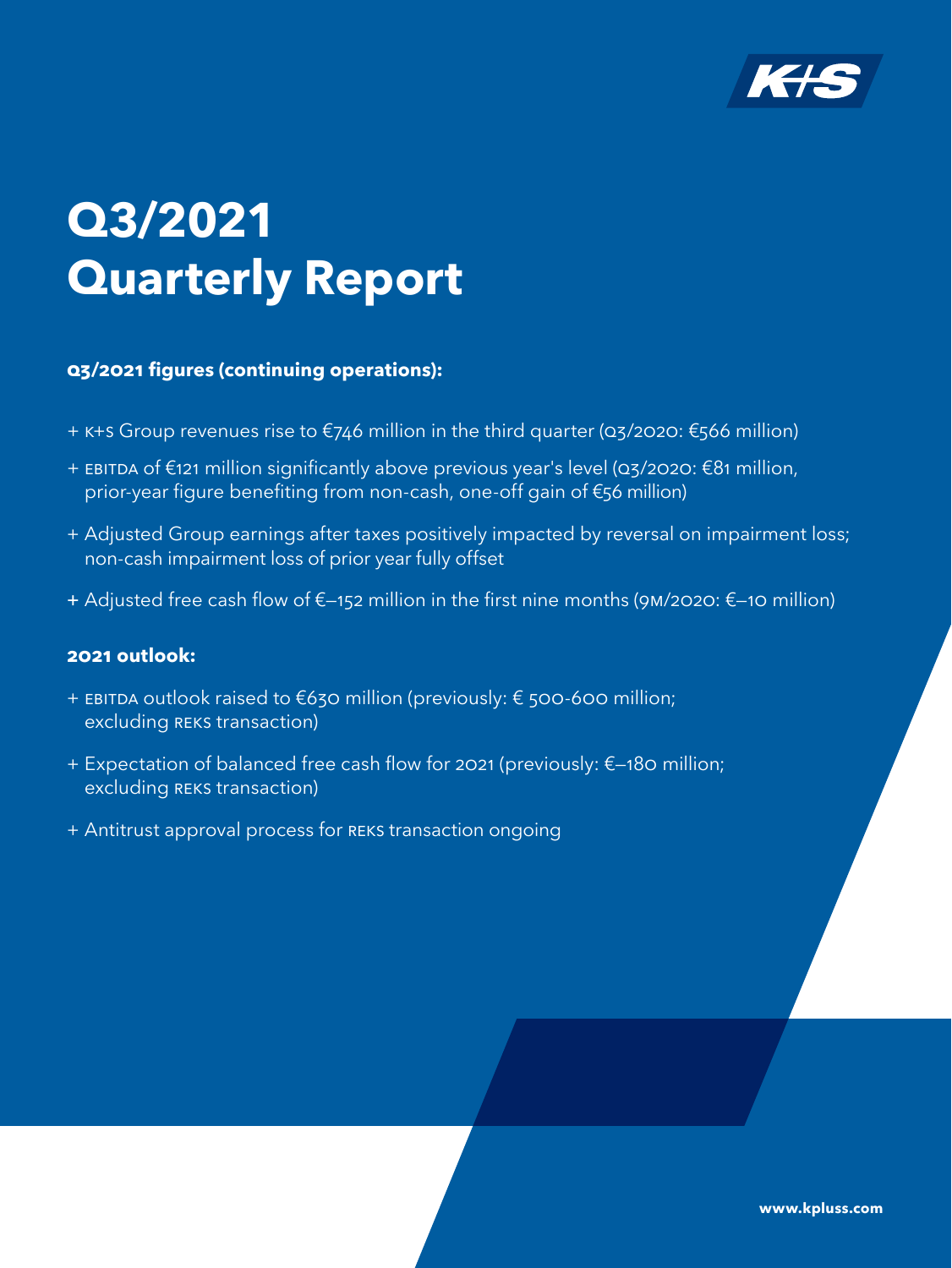#### **Key figures from continuing operations**

|                                                   |                    | Q3/2020 | Q3/2021 | %        | 9M/2020 | 9M/2021 | %        |
|---------------------------------------------------|--------------------|---------|---------|----------|---------|---------|----------|
| <b>K+S Group</b>                                  |                    |         |         |          |         |         |          |
| Revenues                                          | $\epsilon$ million | 566.1   | 746.3   | $+31.8$  | 1,803.4 | 2,143.7 | $+18.9$  |
| EBITDA <sup>1</sup>                               | $\epsilon$ million | 80.6    | 120.7   | $+49.8$  | 232.6   | 358.1   | $+54.0$  |
| <b>EBITDA</b> margin                              | %                  | 14.2    | 16.2    | $+13.6$  | 12.9    | 16.7    | $+29.5$  |
| Depreciation and amortization <sup>2</sup>        | $\epsilon$ million | 87.3    | 74.2    | $-15.0$  | 262.0   | 206.3   | $-21.2$  |
| Agriculture customer segment <sup>3</sup>         |                    |         |         |          |         |         |          |
| Revenues                                          | $\epsilon$ million | 373.0   | 529.1   | $+41.8$  | 1,231.3 | 1,471.7 | $+19.5$  |
| Sales volumes                                     | t million          | 1.66    | 1.76    | $+6.0$   | 5.31    | 5.67    | $+6.7$   |
| Industry+ customer segment <sup>3</sup>           |                    |         |         |          |         |         |          |
| Revenues                                          | $\epsilon$ million | 193.1   | 217.2   | $+12.5$  | 572.1   | 672.0   | $+17.5$  |
| Sales volumes                                     | t million          | 1.35    | 1.73    | $+28.4$  | 3.89    | 5.69    | $+46.2$  |
| - of which de-icing salt                          | t million          | 0.24    | 0.65    | $> +100$ | 0.67    | 2.29    | $> +100$ |
| Capital expenditure (CapEx) <sup>4</sup>          | $\epsilon$ million | 113.7   | 87.8    | $-22.8$  | 287.7   | 222.6   | $-22.6$  |
| Equity ratio                                      | %                  |         |         |          | 28.0    | 54.8    | $+95.4$  |
| Return on Capital Employed (LTM) <sup>5</sup>     | %                  |         |         |          | $-31.7$ | 31.0    |          |
| ROCE (LTM) without effects from impairment loss / | %                  |         |         |          | $-0.8$  | 0.1     |          |
| reversal of impairment loss of non-current assets |                    |         |         |          |         |         |          |
| Book value per share as of September 30           | €                  |         |         | -        | 12.05   | 24.24   | $> +100$ |
| Average number of shares                          | million            | 191.4   | 191.4   |          | 191.4   | 191.4   |          |
| Employees on September 30 <sup>6</sup>            | number             |         |         | -        | 11,189  | 10,738  | $-4.0$   |

#### **Key figures for continuing and discontinued operations**

| Group earnings after taxes, adjusted <sup>7</sup> | $\epsilon$ million | $-1,767.2$ | 1,278.9 |          | $-1,772.7$        | 2,548.2  |             |
|---------------------------------------------------|--------------------|------------|---------|----------|-------------------|----------|-------------|
| - of which continuing operations                  | $\epsilon$ million | $-1,757.3$ | 1,285.1 |          | $-1,825.0$        | 1,671.9  |             |
| - of which impairment loss (-) / reversal of      |                    |            |         |          |                   |          |             |
| impairment loss (+) of non-current assets         | $\epsilon$ million | $-1,791.7$ | 1,420.0 |          | $-1,791.7$        | 1,746.7  |             |
| - of which discontinued operations                | $\epsilon$ million | $-9.9$     | $-6.2$  | $+37.5$  | 52.3              | 876.3    | $> +100$    |
| Earnings per share, adjusted <sup>7</sup>         | €                  | $-9.23$    | 6.68    | -        | $-9.26$           | 13.31    |             |
| - of which continuing operations                  | €                  | $-9.18$    | 6.71    | -        | $-9.53$           | 8.74     |             |
| - of which impairment loss (-) / reversal of      |                    |            |         |          |                   |          |             |
| impairment loss (+) of non-current assets         | €                  | $-9.35$    | 7.42    |          | $-9.37$           | 9.13     |             |
| - of which discontinued operations                | €                  | $-0.05$    | $-0.03$ | $+37.5$  | 0.27              | 4.57     | $> +100$    |
| Net cash flows from operating activities          | $\epsilon$ million | 5.0        | 13.6    | $> +100$ | 328.0             | 82.8     | $-74.8$     |
| - of which continuing operations                  | $\epsilon$ million | 57.8       | 14.2    | $-75.4$  | 227.0             | 94.8     | $-58.2$     |
| - of which discontinued operations                | $\epsilon$ million | $-52.8$    | $-0.6$  | $+98.9$  | 101.0             | $-12.0$  | $\sim -100$ |
| <b>Adjusted free cash flow</b>                    | $\epsilon$ million | $-116.2$   | $-69.0$ | $+40.6$  | 45.0              | 2,479.9  | $> +100$    |
| - of which continuing operations                  | $\epsilon$ million | $-41.8$    | $-68.6$ | $-64.1$  | $-10.4$           | $-152.1$ | $\sim -100$ |
| - of which discontinued operations                | $\epsilon$ million | $-74.4$    | $-0.4$  | $+99.4$  | 55.4              | 2,632.0  | $> +100$    |
| Net financial debt as of September 30             | $\epsilon$ million | -          |         |          | $-3,108.78$       | $-784.4$ | $+74.8$     |
| Net financial debt/EBITDA (LTM) <sup>5</sup>      | $x - times$        | -          |         |          | 5.7 <sup>8</sup>  | 2.0      | $-64.9$     |
| Market capitalization as of September 30          | $\epsilon$ billion |            |         | -        | 1.13              | 2.67     | $> +100$    |
| Enterprise value (EV) as of September 30          | $\epsilon$ billion |            |         |          | 5.68 <sup>8</sup> | 4.63     | $-18.5$     |

<sup>1</sup> EBITDA is defined as earnings before interest, taxes, depreciation, and amortization, adjusted for depreciation and amortization of own work capitalized recognized directly in equity, gains/losses from fair value changes arising from operating anticipatory hedges still outstanding, and changes in the fair value of operating anticipatory hedges recognized in prior periods.

<sup>2</sup> Relates to scheduled amortization of intangible assets and depreciation of property, plant, and equipment, adjusted for depreciation and amortization of own work capitalized recognized directly in equity.

<sup>3</sup> No segments in accordance with IFRS 8.

<sup>4</sup> Relates to cash payments for investments in property, plant, and equipment and intangible assets, excluding leases in accordance with IFRS 16.

<sup>5</sup> LTM = last twelve months

<sup>6</sup> FTE = full–time equivalents; part–time positions are weighted according to their share of working hours.

<sup>7</sup> The adjusted key figures include the gains/losses from operating anticipatory hedges for the respective reporting period; effects from fluctuations in the fair value of hedges are eliminated. The effects on deferred and cash taxes are also adjusted; tax rate Q3/2021: 30.1% (Q3/2020: 30.0%).

8 Related to continuing and discontinued operations, as no retrospective restatement of the balance sheet as of September 30, 2020 has been made.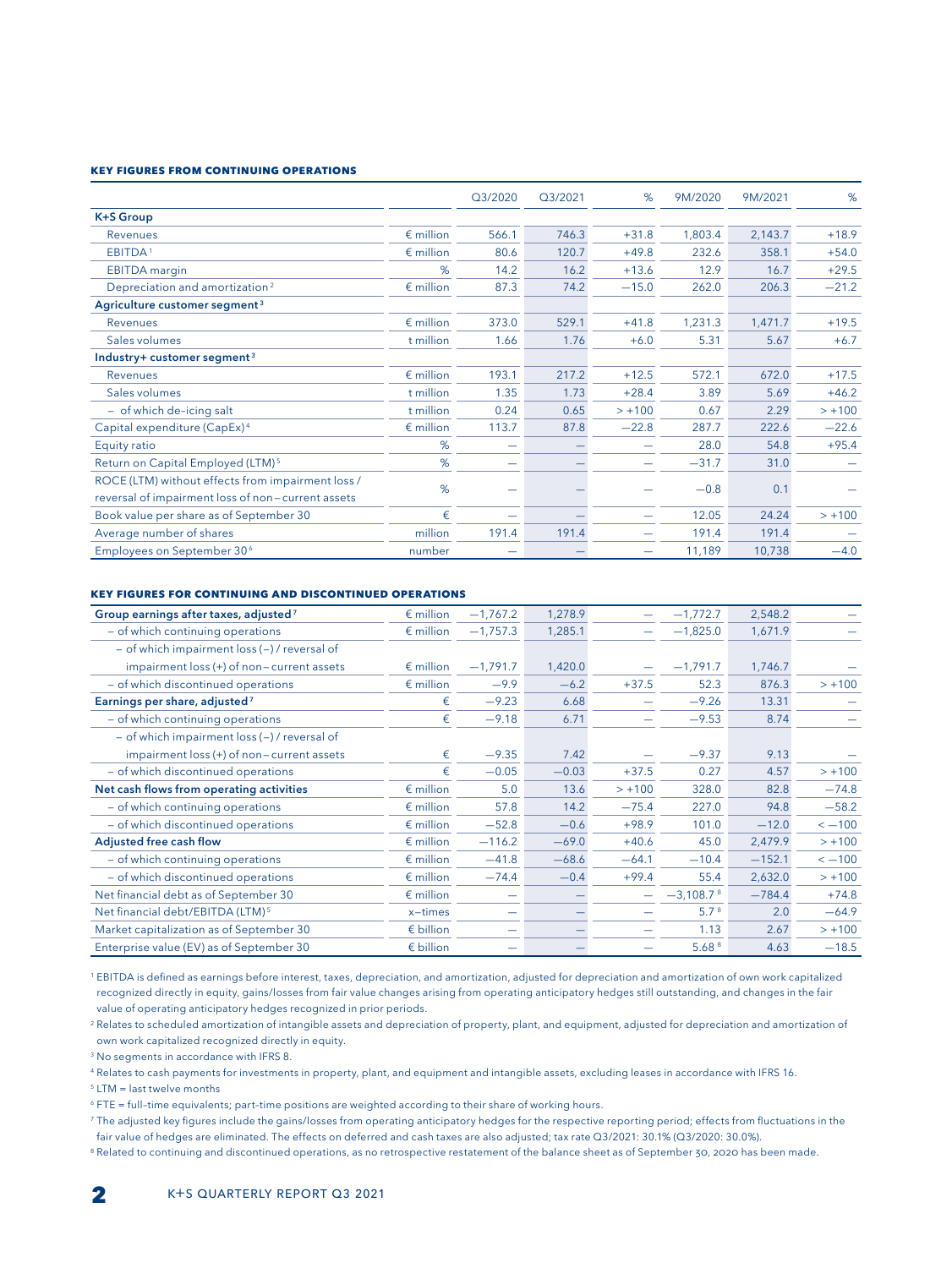## **our new corporate strategy**

Our strategic focus is on our core business with potash and magnesium products. Our corporate strategy is characterized by three focal points: We want to optimize our existing business, expand and further develop our core business as well as establish new business areas. Our focus on the environment, nature, and climate protection remains unchanged. Every corporate decision must be consistent with our climate strategy and sustainability goals.

We have developed a common understanding for allocating our management resources to these goals. With the sale of the Americas operating unit, the significant reduction in debt, and the restructuring of our organization, we have already achieved important milestones in the strategic realignment. We must, nevertheless, continue to strengthen our competitiveness, become more efficient, and act in a cost-conscious manner. That is why, we will initially devote most of our effort to optimizing our existing business. In this way, we will establish the basis for the successful further development of our K+S, while maintaining a solid balance sheet as the overriding goal.

#### **OPTIMIZATION OF THE EXISTING BUSINESS**

At our Bethune and Zielitz sites, we efficiently produce the standard product potassium chloride. We are improving all processes at these sites in accordance with the strategic principle of cost leadership. Our goal is to continuously reduce production costs and increase competitiveness.

Our specialties are produced at the Werra and Neuhof sites. We will continuously optimize the product portfolio to serve our customers in the best possible manner. At the same time, we strive to significantly reduce the ecological footprint in the manufacturing process.

In the salt business, we focus on operational improvements, rather than strategic growth. Optimizing our existing business also involves focusing on digitalization and automation along the entire value chain. We particularly identified potential in the areas of production, sales, and supply chain.

#### **EXPANSION AND FURTHER DEVELOPMENT OF OUR CORE BUSINESS**

Our products are of great importance for an ever-changing planet. High-yielding farmland is a prerequisite for feeding a growing world population, even under changing climatic conditions. We already supply the agricultural industry with numerous products to effectively increase yields and enable farmers to master challenges. Our portfolio is set to develop even further. This may not only include adjacent nutrients and bio stimulants, but also the further development of fertigation. Our water-soluble products already contribute to the cultivation of crops in hot and dry regions of the world — even in desert regions, and our nutrients are an important growth driver for plants when using irrigation under film and glass. Our business model is supplemented by a comprehensive range of advisory and other services. In the future, digital services in particular will play an even greater role in our business. We will furthermore intensify our presence directly at the customer's site in selected markets. In expanding our core business, our primary focus is on organic growth and cooperation with strong partners.

#### **NEW BUSINESS AREAS**

There is a growing market for sustainable waste management solutions. We therefore want to combine the operations and unique infrastructure of our state-of-the-art disposal facilities with the distribution network of our new partner, a subsidiary of the Remondis Group, in the REKS joint venture. Furthermore, this business model provides us with the best possible access to materials needed for covering our tailings piles in the future. We are also looking at alternative utilization options for our infrastructure. Our underground caverns, for example, offer the potential to store co<sub>2</sub> or hydrogen in the medium to long term.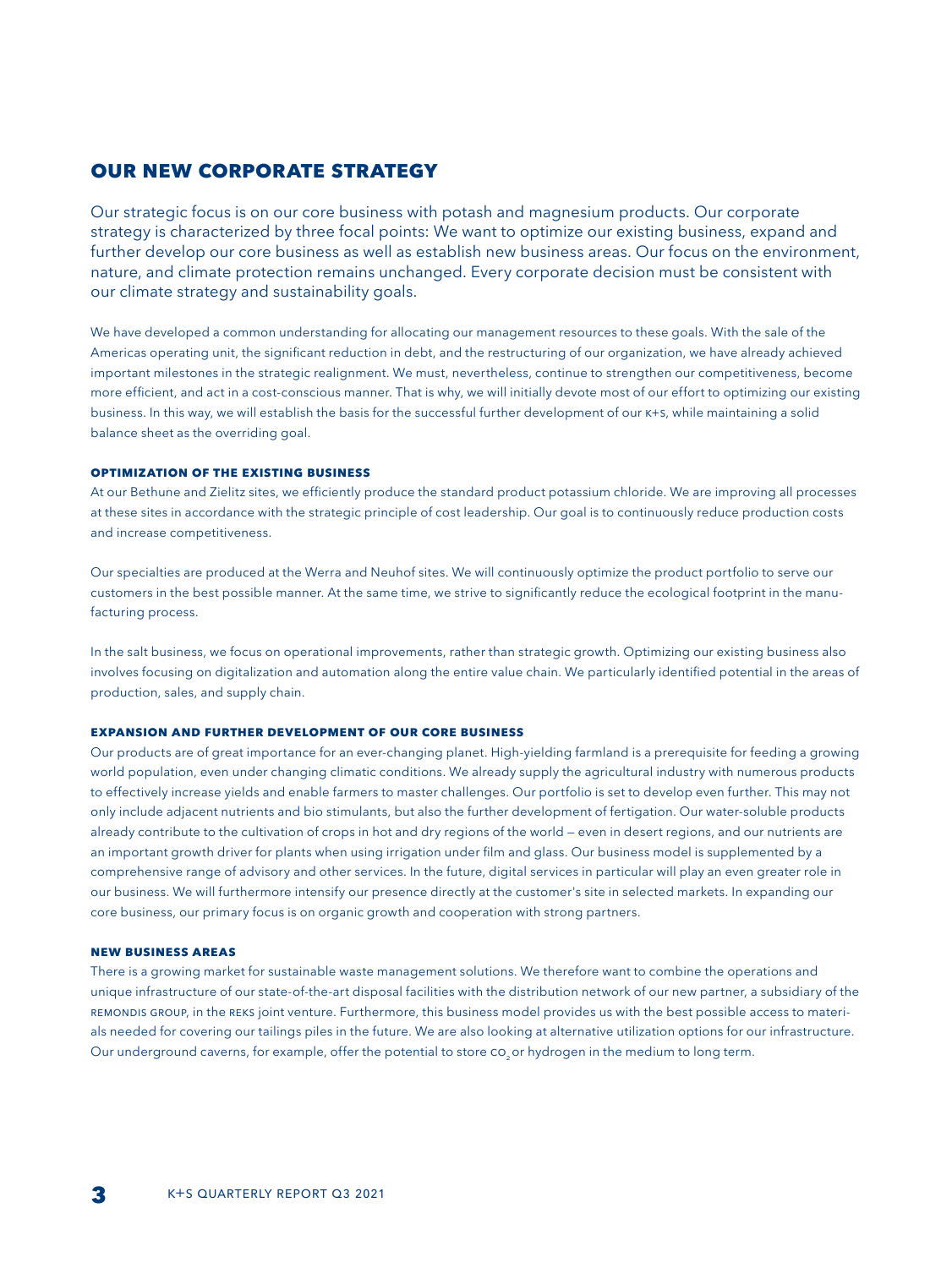#### **OUR AMBITIOUS CLIMATE strategy**

Since 1990, we have already reduced our CO<sub>2</sub> emissions by absolute 80% – a major effort for an energy-intensive company. We want to continue to actively promote the energy transition. For this purpose, we have introduced a climate fund. By 2030, our goal is to reduce our co emissions by 10% compared with 2020. Moreover, we support the goals of the Paris Agreement on climate change. We are convinced that climate neutrality can be achieved by 2050. This requires urgent improvements on the part of policymakers in the energy industry and energy policy. After all, energy must remain affordable for everyone and its price should not have a negative impact on our international competitiveness.

#### **OUR FINANCIAL TARGETS**

With our corporate strategy, we safeguard economic success in the future. We strive to achieve our financial targets based on a solid balance sheet to meet the demands and return expectations of our investors.

- **+** Our target is to earn our cost of capital over a 5-year cycle (ROCE > WACC).
- **+** We also aim to achieve an EBITDA margin of more than 20% over this cycle.
- **+** From 2023, each site and the Group as a whole will generate positive free cash flow even in the event of low potash prices.
- **+** Our new dividend policy generally provides for a basic dividend of 15 cents per share. This can be increased by a discretionary amount in the event of favorable economic development. Several factors are additionally taken into account, in particular the balance sheet structure as well as the expected development of business and adjusted free cash flow.

With our strategy, we have set the course for the coming years. We will continue to promote and initiate numerous measures and projects within these strategic guidelines. With passion and commitment!

**Further information can be found at www.kpluss.com/strategy**

## **Significant events in the reporting period**

After the EU COMMISSION referred the antitrust clearance procedure to the FEDERAL CARTEL OFFICE, the review of the REKS transaction is still ongoing. K+S continues to assume that approval can be granted. It may, however, no longer be possible for this to take place in 2021 as previously assumed (previous forecast: fourth quarter of 2021). Against this background, K+S only includes the operating business in the 2021 full-year outlook.

The Financial Reporting Enforcement Panel (Deutsche Prüfstelle für Rechnungslegung e.V. − DPR) has sent preliminary examination findings to K+S on September 6 and 14, 2021, in the procedure for the examination of the consolidated financial statements of K+S as of December 31, 2019, together with the associated Group management report, as well as the abbreviated financial statements as of June 30, 2020, together with the associated interim management report. Following its own comprehensive review and the involvement of external advisors, K+S considers these to be unfounded. K+S therefore commented in detail on the preliminary examination findings in writing and provided the DPR with an expert opinion by renowned IFRS experts. On November 2, 2021, K+S explained its differing opinions to the DPR in a so-called company meeting. K+S has provided the DPR with further information. The proceedings are ongoing.

**For further information, please refer to the ad hoc release published on November 11, 2021**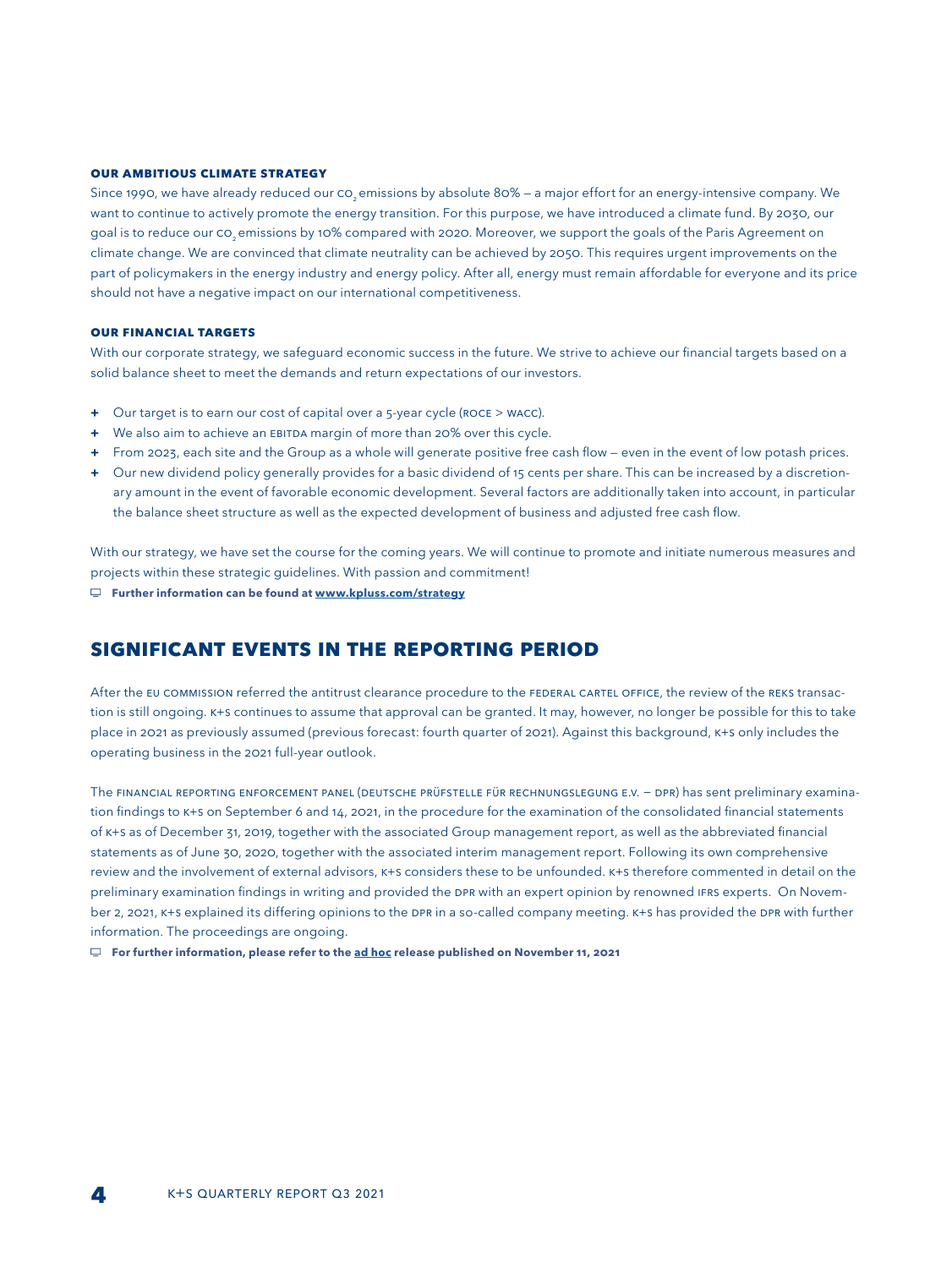## **EARNINGS POSITION, FINANCIAL POSITION, AND NET ASSETS**

#### **EARNINGS POSITION**

#### **Key figures for earnings from continuing operations**

| in $\epsilon$ million                                                      | O3/2020    | O3/2021 | %       | 9M/2020    | 9M/2021 | %       |
|----------------------------------------------------------------------------|------------|---------|---------|------------|---------|---------|
| Revenues                                                                   | 566.1      | 746.3   | $+31.8$ | 1.803.4    | 2.143.7 | $+18.9$ |
| <b>EBITDA</b>                                                              | 80.6       | 120.7   | $+49.8$ | 232.6      | 358.1   | $+54.0$ |
| Depreciation and amortization <sup>1</sup>                                 | 87.3       | 74.2    | $-15.0$ | 262.0      | 206.3   | $-21.2$ |
| Group earnings after taxes, adjusted <sup>2</sup>                          | $-1.757.3$ | 1.285.1 |         | $-1.825.0$ | 1.671.9 |         |
| $-$ of which impairment loss ( $-$ ) / reversal of impairment loss ( $+$ ) |            |         |         |            |         |         |
| of non-current assets                                                      | $-1.791.7$ | 1.420.0 |         | $-1.791.7$ | 1.746.7 |         |

<sup>1</sup> Relates to scheduled amortization of intangible assets and depreciation of property, plant, and equipment, adjusted for depreciation and amortization of own work capitalized recognized directly in equity.

<sup>2</sup> Includes gains/losses from operating forecast hedges for the respective reporting period; effects from fluctuations in the fair value of hedges are eliminated. Effects on deferred and cash taxes are also adjusted for; tax rate Q3/2021: 30.1% (Q3/2020: 30.0%).

In the quarter under review, revenues of the K+S GROUP rose by about 32% year-on-year from €566.1 million to €746.3 million. This was mainly attributable to higher average prices and sales volumes in the Agriculture customer segment as well as higher sales volumes in the Industry+ customer segment. In the first nine months, revenues of €2,143.7 million were significantly above the previous year's level (9M/2020: €1,803.4 million).

Overall, EBITDA of the K+S Group reached €120.7 million in the third quarter and was therefore almost 50% above the prior-year level (Q3/2020: €80.6 million), which benefited from non-cash, one-off gain of €55.6 million. Excluding the one-off effect in the previous year, EBITDA actually more than quadrupled. The effects contributing to the development of revenues more than offset higher costs for logistics and energy.

After the first nine months, EBITDA amounted to €358.1 million (9M/2020: €232.6 million). In this period, higher average prices in the Agriculture customer segment and higher volumes in both customer segments, especially for de-icing salt, more than offset higher logistics and energy costs. Furthermore, improved operating performance had a positive impact.

#### **Variance compared to previous year**

| in $%$                     | O3/2021 | 9M/2021 |
|----------------------------|---------|---------|
| <b>Change in revenues</b>  | $+31.8$ | $+18.9$ |
| - volume/structure-related | $+71$   | $+10.8$ |
| - price/pricing-related    | $+25.0$ | $+10.0$ |
| - currency-related         | $-0.3$  | $-19$   |

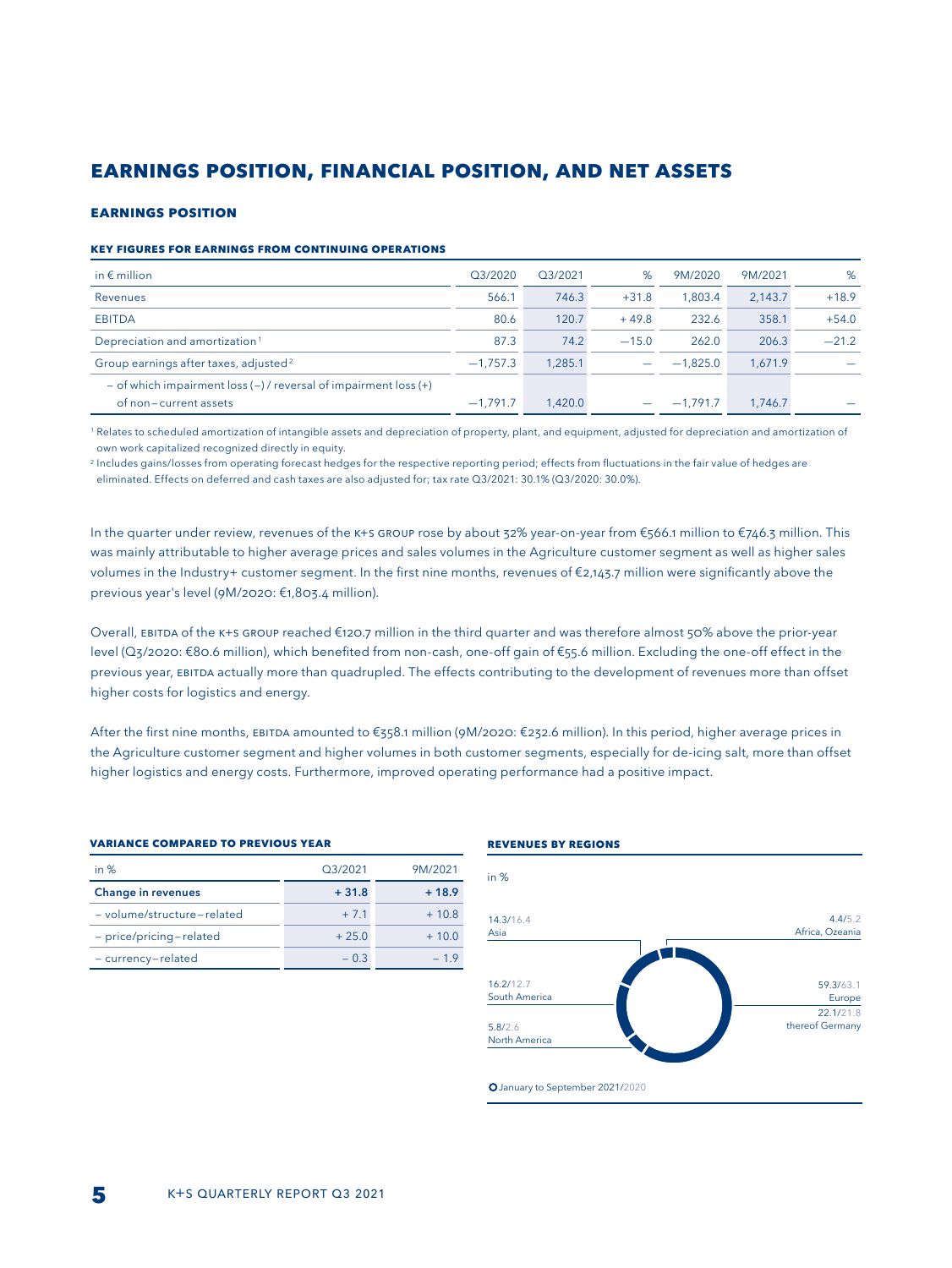As a result of regular impairment tests of the Potash and Magnesium Products cash-generating unit, the application of IFRS standards can lead to significant fluctuations in value due to changes in assumptions about individual influencing factors, such as selling prices and volumes, the cost of capital, energy and freight costs or exchange rates. These fluctuations in value affect adjusted Group earnings after taxes and ROCE but do neither lead to a change in liquidity nor affect EBITDA. In the third quarter of 2021, adjusted Group earnings after taxes were correspondingly positively impacted by an impairment reversal of €1,420.0 million. This is based in particular on a significantly more optimistic long-term expectation for the potash business and the associated price development. In the first nine months of 2021, adjusted Group earnings after taxes were positively influenced by the reversal of impairment losses in the amount of €1,746.7 million. This fully reversed the non-cash impairment loss recognized in the third quarter of 2020.

Due to the reversal of impairment losses described above, adjusted Group earnings after taxes from continuing operations in the reporting period were €1.285.1 million, significantly higher than the prior-year figure of €—1.757.3 million, which was impacted in particular by the first-time impairment of assets. Per share, this results in a value of €6.71 for the third quarter of 2021 (Q3/2020: €—9.18). Excluding the non-cash reversal of impairment losses on non-current assets and the associated effects on deferred taxes, adjusted Group earnings would have been €—3.80 million (€—0.02 per share).

In the first nine months, adjusted Group earnings from continuing operations amounted to €1,671.9 million (9M/2020: €—1,825.0 million) or €8.74 per share (9M/2020: €—9.53). Excluding the non-cash reversal of impairment losses on non-current assets and the related effects on deferred taxes, adjusted Group earnings would have amounted to €56.3 million (€0.29 per share).

Adjusted Group earnings from discontinued operations amounted to  $\epsilon$ –6.2 million in the reporting period (Q3/2020:  $\epsilon$ –9.9 million), in particular due to purchase price adjustments associated with the sale of the Americas operating unit. Per share, this results in a figure of €—0.03 for the third quarter of 2021 (Q3/2020: €—0.05). In the first nine months, adjusted Group earnings from discontinued operations amounted to €876.3 million (9M/2020: €—52.3 million) or €4.57 per share (9M/2020: €—0.27).

Adjusted Group earnings from continuing and discontinued operations amounted to €1.278.9 million in the reporting period (Q3/2020: €—1.767.2 million). Per share, this results in a value of €6.68 for the third quarter of 2021 (Q3/2020: €—9.23). Excluding the non-cash reversal of impairment losses on non-current assets and the related effects on deferred taxes, adjusted Group earnings from continuing and discontinued operations in the third quarter would have been €—10.0 million (€—0.05 per share). For the first nine months, adjusted Group earnings from continuing and discontinued operations amounted to €2.548.2 million (9M/2020: €—1.772.7 million) or €13.31 per share (9M/2020: €—9.26). Excluding the non-cash reversal of impairment losses on non-current assets and the related effects on deferred taxes, adjusted Group earnings from continuing and discontinued operations would have amounted to  $\epsilon$ 932.6 million ( $\epsilon$ 4.87 per share) in the first nine months.

#### **FINANCIAL POSITION**

| in $\epsilon$ million                                | O3/2020 | O3/2021 | %       | 9M/2020  | 9M/2021  | %           |
|------------------------------------------------------|---------|---------|---------|----------|----------|-------------|
| Capital expenditure <sup>1</sup>                     | 113.7   | 87.8    | $-228$  | 287.7    | 222.6    | $-22.6$     |
|                                                      |         |         |         |          |          |             |
| Net cash flow from operating activities              | 57.8    | 14.2    | $-754$  | 227.0    | 94.8     | $-58.2$     |
| Net cash flow from investing activities <sup>2</sup> | $-99.6$ | $-82.8$ | $+16.9$ | $-237.4$ | $-246.8$ | $-4.0$      |
| Adjusted free cash flow <sup>2</sup>                 | $-41.8$ | $-68.6$ | $-64.1$ | $-10.4$  | $-152.0$ | $\leq -100$ |

#### **Financial position of continuing operations**

1 Relates to cash–effective investments in property, plant and equipment and intangible assets excluding lease additions in accordance with IFRS 16.

<sup>2</sup> Adjusted for acquisitions/disposals of securities and other financial investments.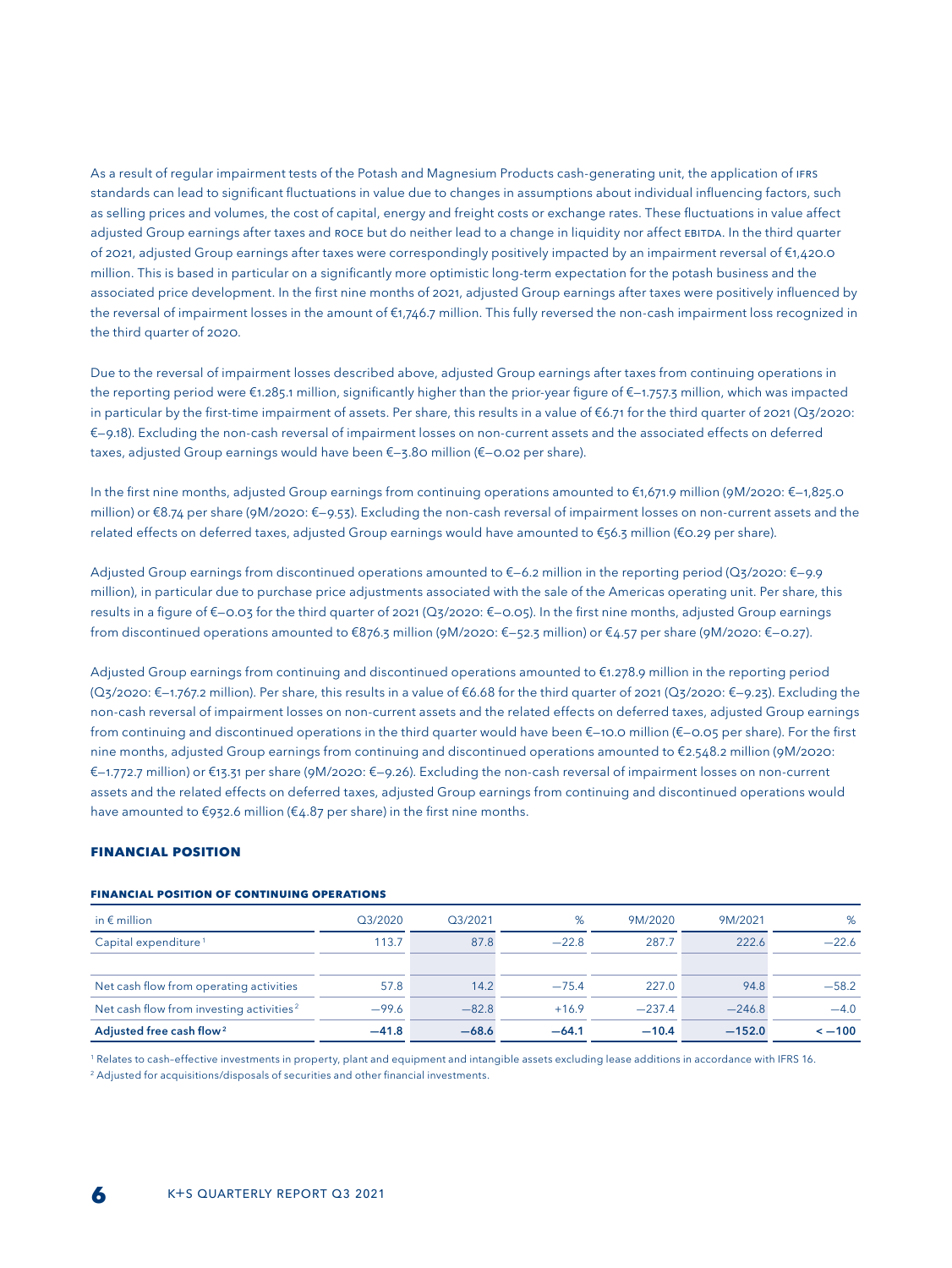In the third quarter, the K+S GROUP invested a total of € 87.8 million (Q3/2020: € 113.7 million). While environmental investments continued to be at a high level, capital expenditures for ongoing operations were significantly below the previous year's level due to longer delivery times for required materials.

Cash flow from operating activities decreased to  $\epsilon_{14.2}$  million in the third quarter, compared with  $\epsilon_{57.8}$  million in the previous year. In the first nine months of 2021, cash flow from operating activities decreased to €94.8 million, compared with €227.0 million in the previous year. The improvement in EBITDA could not fully offset the higher level of funds tied up in working capital, the cash outflow in the mid-double-digit million range associated with the restructuring of the administrative functions, and payments in connection with the bond buy-back. The prior-year period furthermore benefited from the first-time utilization of the factoring program.

Cash flow from investing activities amounted to €—82.8 million in the third quarter, compared with €—99.6 million in the prior-year period. In the first nine months of 2021, cash flow from investing activities amounted to €—246.8 million, compared with €—237.4 million in the prior-year period, as it benefited from the receipt of the purchase price payment from the deconsolidation of K+S Real Estate GmbH & Co. KG.

Adjusted free cash flow declined to €—68.6 million in the third quarter, compared with €—41.8 million in the prior-year period. In the first nine months of 2021, adjusted free cash flow declined to €—152.0 million, compared with €—10.4 million in the same period of the previous year.

#### **NET ASSETS**

#### **Net financial debt and net debt**

| in $\epsilon$ million                                                  | Sept. 30, 2020 <sup>1</sup> | Dec. 31, 2020 | Sept. 30, 2021 |
|------------------------------------------------------------------------|-----------------------------|---------------|----------------|
| Cash and cash equivalents                                              | 212.5                       | 142.3         | 600.4          |
| Non-current securities and other financial investments                 |                             | 6.0           | 18.3           |
| Current securities and other financial investments                     | 12.9                        | 7.0           | 329.1          |
| <b>Financial liabilities</b>                                           | $-3,263.4$                  | $-3,369.2$    | $-1,664.5$     |
| Lease liabilities from finance lease contracts                         | $-70.7$                     | $-66.3$       | $-67.6$        |
| Net financial debt                                                     | $-3,108.7$                  | $-3.280.3$    | $-784.4$       |
| Leasing obligations excluding liabilities from finance lease contracts | $-274.7$                    | $-174.9$      | $-160.9$       |
| Provisions for pensions and similar obligations                        | $-223.6$                    | $-110.3$      | $-76.7$        |
| Provisions for mining obligations                                      | $-946.5$                    | $-926.0$      | $-936.5$       |
| Net debt                                                               | $-4,553.6$                  | $-4.491.4$    | $-1,958.5$     |

1 The values in the statement of financial position as of September 30, 2020 have not been adjusted and include continuing and discontinued operations.

As of September 30, 2021, net cash and cash equivalents amounted to €611.1 million (December 31, 2020: €197.4 million; September 30, 2020: €205.2 million).

As of the reporting date, the K+S GROUP had net financial debt of €784.4 million (December 31, 2020: €3,280.3 million; September 30, 2020: €3,108.7 million).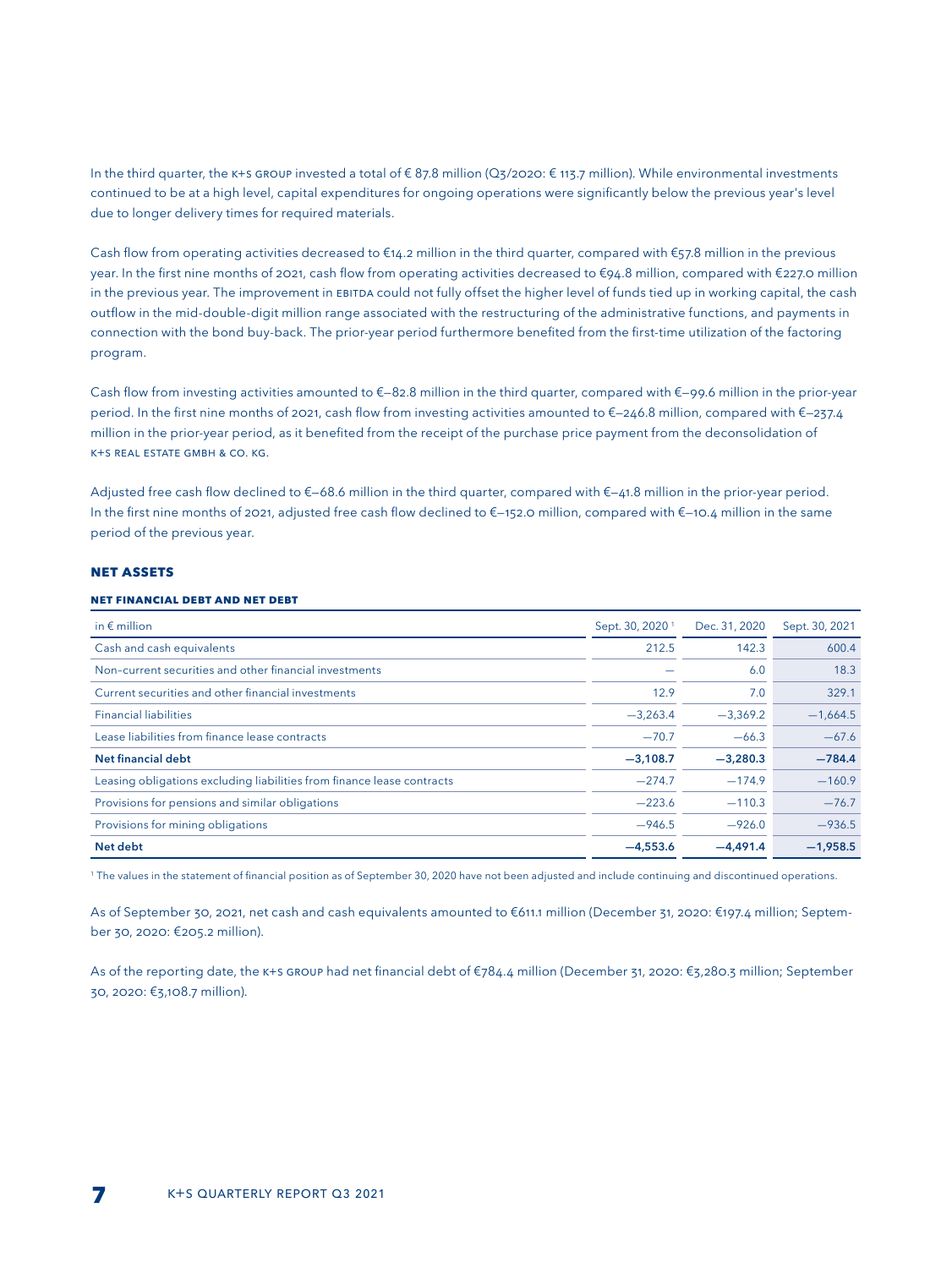## **CUSTOMER SEGMENTS (NO SEGMENTS ACCORDING TO IFRS 8)**

#### **AGRICULTURE CUSTOMER SEGMENT**

#### **KeY Figures for the agriculture Customer segment**

| in $\epsilon$ million             | Q3/2020 | O3/2021 | %       | 9M/2020 | 9M/2021 | %       |
|-----------------------------------|---------|---------|---------|---------|---------|---------|
| <b>Revenues</b>                   | 373.0   | 529.1   | $+41.8$ | 1,231.3 | 1.471.7 | $+19.5$ |
| - of which potassium chloride     | 212.7   | 324.4   | $+52.5$ | 691.4   | 855.0   | $+23.7$ |
| - of which fertilizer specialties | 160.3   | 204.7   | $+27.7$ | 539.9   | 616.8   | $+14.2$ |
| Sales volumes (in million tonnes) | 1.66    | 1.76    | $+6.0$  | 5.31    | 5.67    | $+6.7$  |
| - of which potassium chloride     | 1.07    | 1.09    | $+2.2$  | 3.44    | 3.54    | $+3.0$  |
| - of which fertilizer specialties | 0.58    | 0.67    | $+14.9$ | 1.87    | 2.12    | $+13.6$ |

In the Agriculture customer segment, third-quarter revenues rose significantly to €529.1 million (Q3/2020: €373.0 million), particularly as a result of price and volume effects. In the reporting quarter, revenues in Europe amounted to €200.5 million (Q3/2020: €176.2 million), and overseas to €328.6 million (Q3/2020: €196.8 million). Overall, potassium chloride accounted for €324.4 million of revenues (Q3/2020: €212.7 million) and fertilizer specialties for €204.7 million (Q3/2020: €160.3 million). While the average price in Europe could be increased tangibly compared with the third quarter of 2020, prices overseas even recorded an increase of more than 50%.

In the first nine months, revenues increased to €1.471.7 million, compared to €1.231.3 million in the previous year.

Sales volumes rose moderately in the third quarter to a total of 1.76 million tonnes, compared with 1.66 million tonnes in the prior-year quarter. This was attributable not only to the further ramp-up of production in Bethune, but also to the strong operating performance of the German sites, resulting in higher product availability despite the usual maintenance breaks. In the quarter under review, 0.69 million tonnes were sold in Europe (Q3/2020: 0.69 million tonnes) and 1.07 million tonnes overseas (Q3/2020: 0.97 million tonnes). In total, potassium chloride accounted for 1.09 million tonnes of sales volumes (Q3/2020: 1.07 million tonnes) and fertilizer specialties for 0.67 million tonnes (Q3/2020: 0.58 million tonnes). The increase in sales volumes of fertilizer specialties was attributable to both very good demand in Europe and the ramp-up of the specialties business of K+S SHENZHEN.

In the first nine months, sales volumes totaled 5.67 million tonnes, compared with 5.31 million tonnes in the previous year.

#### **Variance compared to previous year**

| in $%$                     | O3/2021 | 9M/2021 |
|----------------------------|---------|---------|
| <b>Change in revenues</b>  | $+41.8$ | $+19.5$ |
| - volume/structure-related | $+4.8$  | $+7.2$  |
| - price/pricing-related    | $+37.4$ | $+14.8$ |
| - currency-related         | $-0.4$  | $-2.5$  |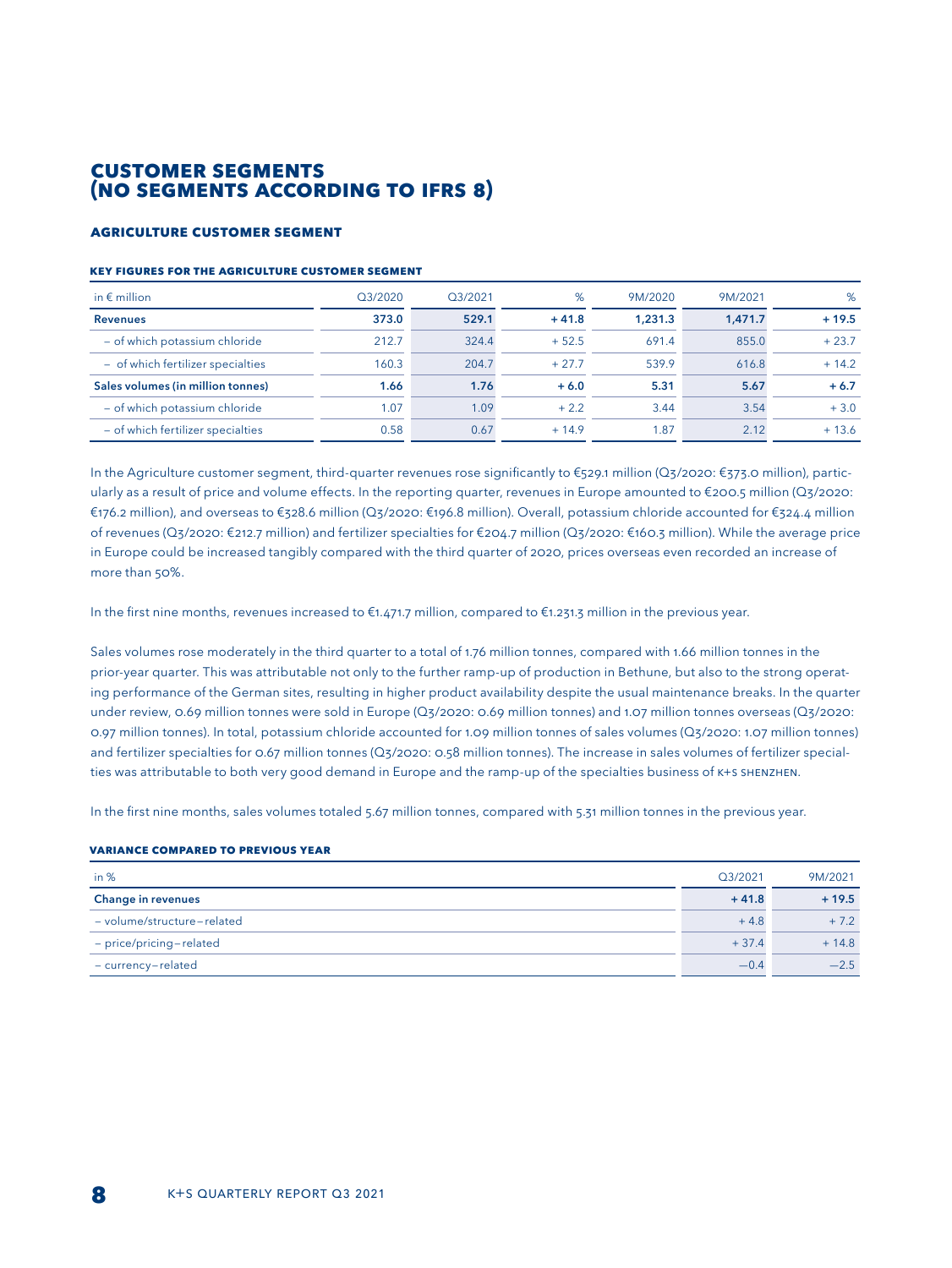|                      |                    | Q1/2020 | Q2/2020 | Q3/2020 | 9M/2020 | Q4/2020 | 2020    | Q1/2021 | Q2/2021 | Q3/2021 | 9M/2021 |
|----------------------|--------------------|---------|---------|---------|---------|---------|---------|---------|---------|---------|---------|
| <b>Revenues</b>      | $\epsilon$ million | 453.7   | 404.6   | 373.0   | 1,231.3 | 470.2   | 1.701.5 | 469.0   | 473.7   | 529.1   | 1.471.7 |
| Europe               | $\epsilon$ million | 263.6   | 195.6   | 176.2   | 635.4   | 196.2   | 831.6   | 250.6   | 202.1   | 200.5   | 653.1   |
| Overseas             | <b>USD</b> million | 209.7   | 230.2   | 229.9   | 678.0   | 326.8   | 996.6   | 263.1   | 327.5   | 387.4   | 978.0   |
|                      |                    |         |         |         |         |         |         |         |         |         |         |
| <b>Sales volumes</b> | t million          | 1.90    | 1.75    | 1.66    | 5.30    | 1.99    | 7.30    | 2.01    | 1.89    | 1.76    | 5.67    |
| Europe               | t million          | 0.93    | 0.76    | 0.69    | 2.38    | 0.78    | 3.16    | 0.97    | 0.77    | 0.69    | 2.43    |
| Overseas             | t million          | 0.97    | 0.99    | 0.97    | 2.93    | 1.21    | 4.14    | 1.04    | 1.12    | 1.07    | 3.24    |
|                      |                    |         |         |         |         |         |         |         |         |         |         |
| <b>Average price</b> | $\epsilon/t$       | 239.2   | 230.9   | 225.0   | 232.2   | 235.5   | 233.1   | 233.3   | 250.0   | 300.6   | 259.7   |
| Europe               | $\epsilon/t$       | 283.8   | 258.5   | 255.4   | 267.5   | 251.2   | 263.2   | 258.4   | 263.8   | 289.9   | 269.0   |
| Overseas             | USD/t              | 216.6   | 231.1   | 237.7   | 231.7   | 268.8   | 240.3   | 253.0   | 292.8   | 362.6   | 301.9   |

#### **Agriculture customer segment: development of revenues, sales volumes and average prices by region**

#### **CUSTOMER SEGMENT INDUSTRY+**

#### **KEY FIGURES FOR THE IndustrY+ CUSTOMER SEGMENT**

| in $\epsilon$ million            | Q3/2020 | O3/2021 | %        | 9M/2020 | 9M/2021 | %        |
|----------------------------------|---------|---------|----------|---------|---------|----------|
| Revenues                         | 193.1   | 217.2   | $+12.5$  | 572.1   | 672.0   | $+17.5$  |
| Sales volume (in million tonnes) | 1.35    | 1.73    | $+28.4$  | 3.89    | 5.69    | $+46.2$  |
| $-$ of which de-icing salt       | 0.24    | 0.65    | $> +100$ | 0.67    | 2.29    | $> +100$ |

At €217.2 million, revenues in the Industry+ customer segment in the reporting quarter were tangibly higher than in the prior-year quarter (Q3/2020: €193.1 million). The de-icing salt business in particular recorded a strong increase in revenues due to an above-average early-fills business. Revenues from products for the chemical and pharmaceutical industries also increased significantly following the weaker comparative quarter due to COVID-19; higher prices for KCl 99 also contributed to this. Revenues from industrial applications also increased moderately, partly as a result of higher demand from the oil and gas industry. Following a strong comparative quarter due to COVID-19, revenues from consumer products returned to a normal level.

In the first nine months, revenues rose to €672.0 million (9M/2020: €572.1 million) mainly due to the strong de-icing salt business and an increase in demand, following the negative impact of COVID-19 in the prior-year period.

Overall, sales volumes were significantly above the previous year's level at 1.73 million tonnes (Q3/2020: 1.35 million tonnes). This was mainly attributable to the strong de-icing salt business and the normalization of demand for chemical and pharmaceutical salts described above. Sales volumes of industrial products were approximately on the level of the previous year, whereas sales volumes in the consumer sector declined in line with the development of revenues.

In the first nine months, sales volumes amounted to 5.69 million tonnes and were therefore significantly above the prior-year level (9M/2020: 3.89 million tonnes).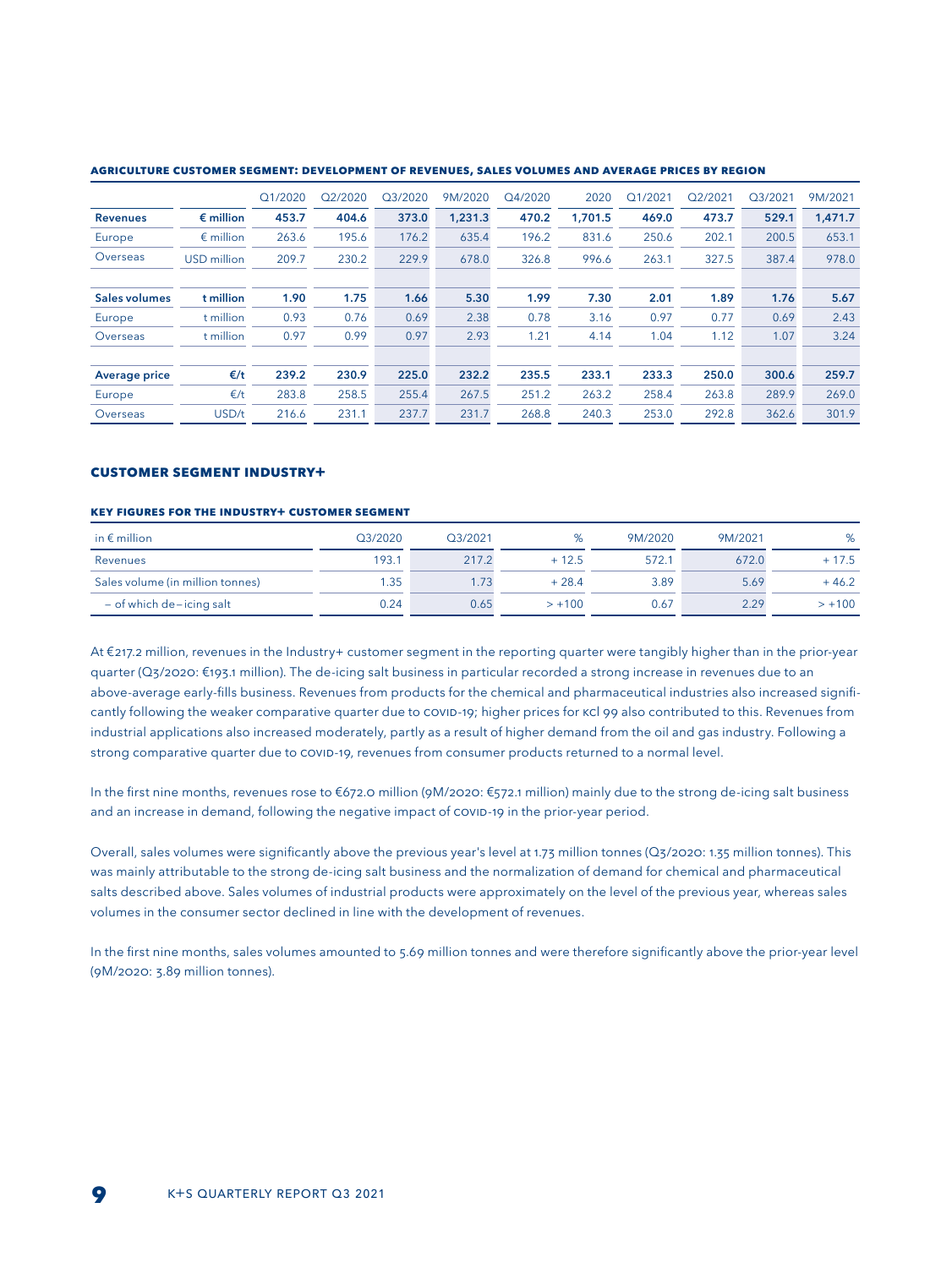#### **Variance compared to previous year**

| in $%$                     | O3/2021 | 9M/2021 |
|----------------------------|---------|---------|
| <b>Change in revenues</b>  | 12.5    | 17.5    |
| - volume/structure-related | 11.6    | 18.2    |
| - price/pricing-related    | 1.0     | $-0.2$  |
| - currency-related         | $-0.1$  | $-0.5$  |

#### **Revenues by product group**

#### in € million

|                                            | 138.0/35.0   490.0/497.1 | 44.0/40.0                          |
|--------------------------------------------|--------------------------|------------------------------------|
| thereof water softening: 38.6/37.3         | Communities Industry     | Consumers                          |
|                                            |                          |                                    |
| thereof industrial applications: 65.7/61.0 |                          |                                    |
| thereof food: <b>70.0/</b> 68.3            |                          |                                    |
|                                            |                          |                                    |
| thereof chemical: 112.5/101.8              |                          | thereof other: 18.8/46.6           |
|                                            |                          | thereof complementary: 120.0/118.7 |
| thereof animal nutrition: 45.8/43.0        |                          | thereof pharma: 18.6/20.4          |

## **report on risks and opportunities**

For a comprehensive presentation of the risk and opportunity management system and potential risks and opportunities, we refer to the relevant sections of our 2020 Annual Report starting on page 106. We furthermore refer to our explanations in the H1/2021 Half-Year Financial Report,

The risks and opportunities described therein have changed as follows as of September 30, 2021:

K+S and REMEX GmbH, a subsidiary of the REMONDIS GROUP, are bundling their waste management activities in the new joint venture "REKS". After the EU Commission referred the proceedings to the Federal Cartel Office for approval under antitrust law, the review of the REKS transaction is ongoing. K+S continues to assume that approval can be granted. It may, however, no longer be possible for this to take place in 2021 as previously assumed. Against this background, K+S only includes the operating business in its 2021 full-year outlook.

As explained in the 2020 Annual Report from page 113 onwards, K+S is continuing to work intensively on measures to reduce the volume of saline wastewater and on alternative disposal options. A central measure in this regard is the storage of saline water underground in the Springen mine field (Merkers mine) from 2022 onwards. Based on the current status of the ongoing approval process, we continue to assume that storage underground can begin in the first half of 2022. Against this background, we do not expect any impact on production at the Werra plant. We consider a failure to obtain the permit to be unlikely, but this may lead to higher costs for transportation to off-site disposal alternatives and/or significant production restrictions due to a lack of disposal options for saline wastewater at the affected sites if this occurs.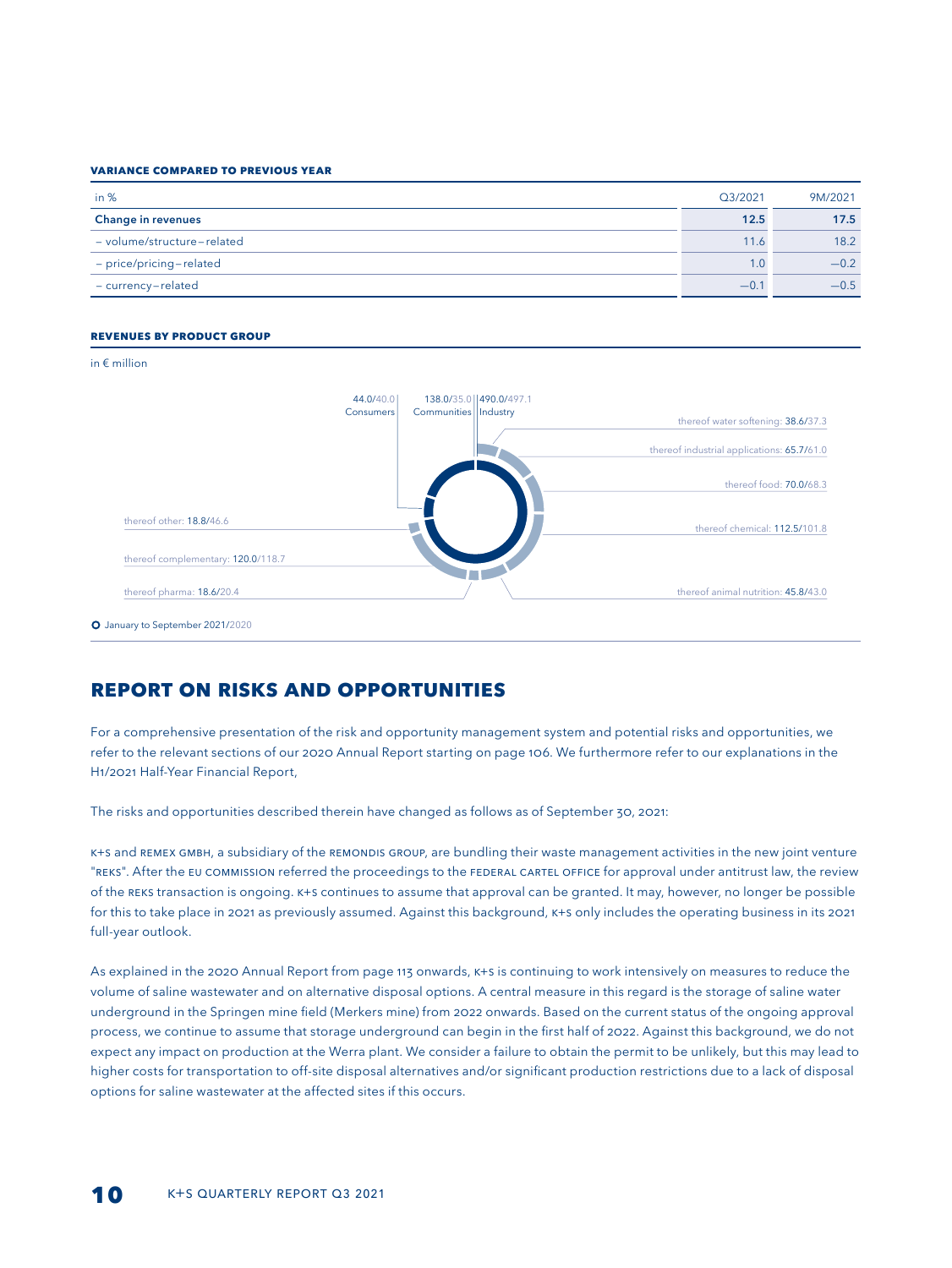The risks to which the K+S GROUP is exposed, both individually and in interaction with other risks, are limited and, according to current assessments, do not jeopardize the continued existence of the Company. Opportunities and risks as well as their positive and negative changes are not offset against each other.

## **2021 OUTLOOK**

The medium- to long-term trends for the future industry situation described in the 2020 Annual Report on page 123 largely remain valid. We also refer to our statements in the H1/2021 Half-Year Financial Report on the sector-specific conditions in the customer segments.

In the Agriculture customer segment, we expect very strong demand in 2021. Overall, we expect that in 2021 as a whole, the global potash sales volumes at the 2020 record level of about 76 million tonnes can only be slightly exceeded due to availability (including about 5 million tonnes of potassium sulfate and potash grades with lower mineral content; previous forecast: about 76 million tonnes). Following the strong demand in 2020, which was met not only from available production volumes but also from inventories, we consider a further increase in global sales volumes in 2021 to be scarcely possible in terms of capacity. For the fertilizer specialty potassium sulfate, we expect demand to continue to rise slightly.

After the favorable market conditions in the first nine months led to an increase in potassium chloride prices in all sales regions, we continue to expect a strongly higher overseas price for potassium chloride on average for the year compared with the previous year and a tangibly (previously: moderately) higher potassium chloride price in Europe. For fertilizer specialties, we also expect a moderate (previously: slight) increase on average for the year.

The price increase for potassium chloride, the above-average de-icing salt business and our measures to streamline administration should lead to a significant improvement in EBITDA from continuing operations. Based on the development of our operating business - and excluding the one-off income of around €200 million from the REKS transaction - we now expect earnings to improve to around €630 million (previous forecast: €500 million to €600 million without the REKS transaction; 2020: €266.9 million).

Our assessment for the full year 2021 is essentially based on the following assumptions:

- + After the EU COMMISSION referred the antitrust clearance procedure for the REKS transaction to the FEDERAL CARTEL OFFICE, the review is still ongoing. K+S continues to assume that approval can be granted. It may, however, no longer be possible for this to take place in 2021 as previously assumed (previous forecast: fourth quarter of 2021). Against this background, K+S only includes the operating business in the full-year outlook for 2021.
- **+** According to our assessment of the market environment in the Agriculture customer segment, we now assume a tangibly higher average price for potash and magnesium fertilizers in our product portfolio in 2021 overall than in the first nine months of 2021 (9M/2021: € 260; previous forecast: significantly higher average price than in 2020 of €233). This assumes the market price development described above for the Agriculture customer segment.
- **+** The expected sales volume of all products in the Agriculture customer segment is expected to exceed 7.5 million tonnes (2020: 7.3 million tonnes), in particular due to the further ramp-up of production in Bethune.
- **+** Due to the favorable start of the de-icing salt business, we anticipate sales volumes of over 2.6 million tonnes in the 2021 financial year following the historically mild winter in the previous year (2020: 0.9 million tonnes; normal year: 2.0 to 2.5 million tonnes).
- **+** With regard to the EUR/USD currency relation, an average spot rate of 1.20 EUR/USD (2020: 1.14 EUR/USD) is assumed. Including currency hedging, this corresponds to an annual average exchange rate of 1.15 EUR/USD (2020: 1.15 EUR/USD).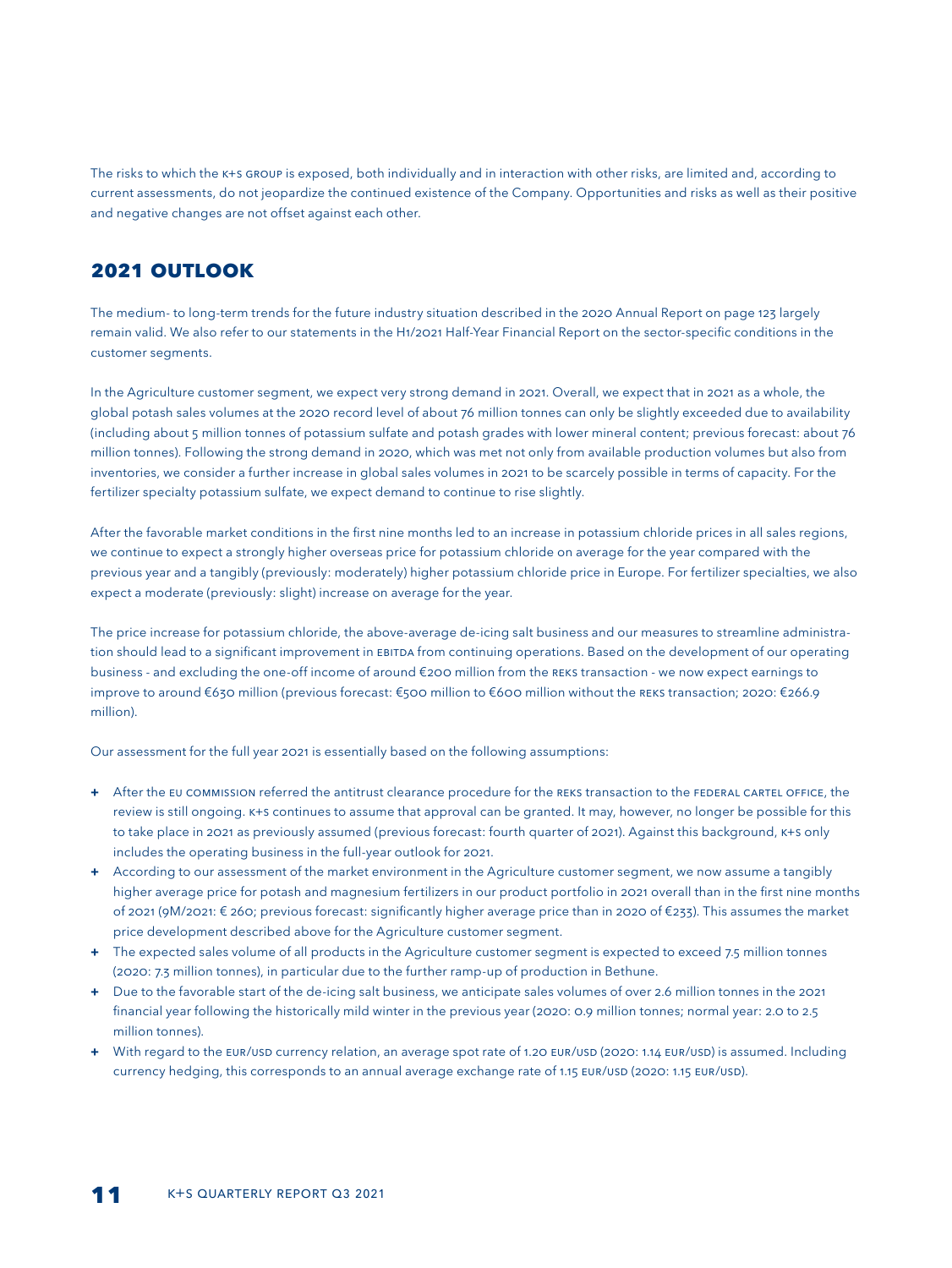#### **CHANGES in THE FORECASTS OF CONTINUING OPERATIONS FOR THE FULL YEAR 2021**

|                                                                           |                    |               | Forecast in                                                              |                                                                          |                                                                          |                                                      |
|---------------------------------------------------------------------------|--------------------|---------------|--------------------------------------------------------------------------|--------------------------------------------------------------------------|--------------------------------------------------------------------------|------------------------------------------------------|
|                                                                           |                    | 2020          | 2020 Annual                                                              | Forecast                                                                 | Forecast                                                                 | Forecast                                             |
|                                                                           |                    | <b>ACTUAL</b> | Report                                                                   | Q1/2021                                                                  | H1/2021                                                                  | 9M/2021                                              |
| <b>K+S Group</b>                                                          |                    |               |                                                                          |                                                                          |                                                                          |                                                      |
| EBITDA <sup>1</sup>                                                       | $\epsilon$ million | 266.9         | $440 - 540:$                                                             | $500 - 600$                                                              | $700 - 800$ :                                                            | around 630;                                          |
|                                                                           |                    |               | thereof around                                                           | thereof around                                                           | thereof around                                                           | excluding                                            |
|                                                                           |                    |               | <b>200 REKS</b>                                                          | <b>200 REKS</b>                                                          | <b>200 REKS</b>                                                          | <b>200 REKS</b>                                      |
|                                                                           |                    |               | $(one-off)$                                                              | $(one-off)$                                                              | $(one-off)$                                                              | $(one-off)$                                          |
| Capital expenditure <sup>2</sup>                                          | $\epsilon$ million | 427.6         | unchanged                                                                | unchanged                                                                | unchanged                                                                | < 400                                                |
| Group earnings after taxes, adjusted <sup>3</sup>                         | $\epsilon$ million | $-1.920.9$    | strong increase,<br>positive figure                                      | strong increase,<br>positive figure                                      | strong increase<br>to a value in the<br>mid three-digit<br>million range | a good<br>€1.7 billion                               |
| Group earnings after taxes including<br>discontinued operations, adjusted | $\epsilon$ million | $-1,802.5$    | strong increase<br>to a value in the<br>mid three-digit<br>million range | strong increase<br>to a value in the<br>mid three-digit<br>million range | strong increase to<br>significantly more<br>than €1 billion              | a good<br>€2.6 billion                               |
| Adjusted free cash flow                                                   | $\epsilon$ million | $-109.9$      | significantly<br>negative, below<br><b>2020 level</b>                    | negative, below<br><b>2020</b> level                                     | the level of 2020                                                        | negative, close to about break-even;<br>without REKS |
| Adjusted free cash flow including<br>discontinued operations              | $\epsilon$ million | $-42.2$       | $>$ $\in$ 2 billion                                                      | significantly<br>$>$ $\in$ 2 billion                                     | significantly<br>$>$ $\epsilon$ 2 billion                                | significantly<br>$>$ $\epsilon$ 2 billion            |
| <b>ROCE</b>                                                               | %                  | $-33.5$       | significant<br>increase, positive                                        | significant<br>increase, positive                                        | significant<br>increase, positive                                        | > 30%                                                |
| EUR/USD exchange rate                                                     | EUR/USD            | 1.14          | 1.20                                                                     | 1.20                                                                     | 1.20                                                                     | 1.20                                                 |
| Sales volumes in Agriculture customer<br>segment                          | t million          | 7.3           | > 7.5                                                                    | > 7.5                                                                    | > 7.5                                                                    | > 7.5                                                |
| Average price in Agriculture customer<br>segment                          | E/t                | 233.1         | slight increase vs.<br>FY 2020                                           | moderate<br>increase vs. FY<br>2020                                      | significant<br>increase vs. FY<br>2020                                   | tangible increase<br>vs. 9M/2021 (260)               |
| Sales volumes in Communities customer<br>segment                          | t million          | 0.93          | > 2.5                                                                    | > 2.6                                                                    | > 2.6                                                                    | > 2.6                                                |

1 Earnings before interest, taxes, depreciation, and amortization, adjusted for depreciation and amortization of own work capitalized recognized directly in equity, gains/losses from fair value changes arising from operating anticipatory hedges still outstanding and changes in the fair value of operating anticipatory hedges recognized in prior periods.

2 Relates to cash payments for investments in property, plant, and equipment and intangible assets, excluding leases in accordance with IFRS 16.

<sup>3</sup> The adjusted key figures include the gains/losses from operating forecast hedges for the respective reporting period; effects from fluctuations in the fair value of hedges are eliminated. The effects on deferred and cash taxes are also adjusted; tax rate 2020: 30.1%.

We continue to expect adjusted Group earnings after taxes from continuing and discontinued operations to increase strongly to a good €2.6 billion as a result of the reversal of impairment losses on the Potash and Magnesium Products cash-generating unit and the proceeds generated by the sale of the Americas operating unit (2020: €—1,920.9 million, of which €—1,863.0 million impairment of non-current assets; previous forecast: sharp increase to significantly more than €1 billion). Adjusted Group earnings after taxes from continuing operations are also expected to increase sharply to around €1.7 billion (2020: €—1,802.5 million; previous forecast: sharp increase to a figure in the mid three-digit million range).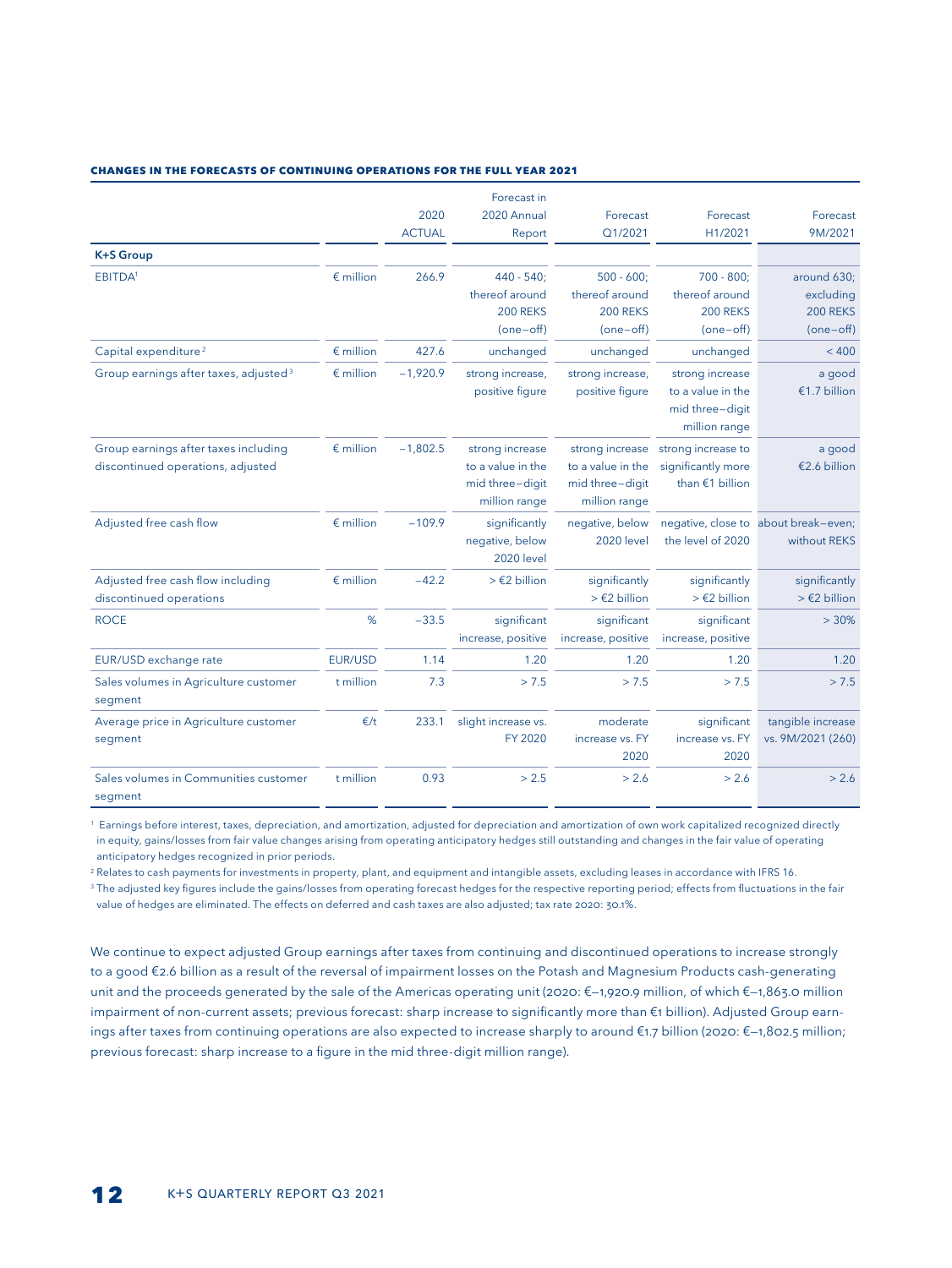In 2021, the volume of capital expenditure of the K+S GROUP is expected to be above the normal level given the ongoing expansions of our tailings pile capacities in Germany. Especially due to delays in the logistics chains, the volume of capital expenditure should nevertheless be below €400 million and thus below our previous forecast (on the previous year's level of €427.6 million). Return on capital employed (ROCE) from continuing operations is expected to rise sharply to over 30% due to the significant reversal of impairment losses of non-current assets (2020: —33.5%, adversely impacted by impairment of non-current assets; previous forecast: significant increase, positive).

## **Responsibility statement from the legal representatives of K+S AKTIENGESELLSCHAFT**

To the best of our knowledge, and in accordance with the applicable accounting principles for interim reporting, the interim consolidated financial statements give a true and fair view of the assets, financial, and earnings position of the Group, and the interim Group management report includes a fair review of the development and performance of the business and the position of the Group, together with a description of the material opportunities and risks associated with the expected development of the Group.

Kassel, November 11, 2021

K+S Aktiengesellschaft

The Board of Executive Directors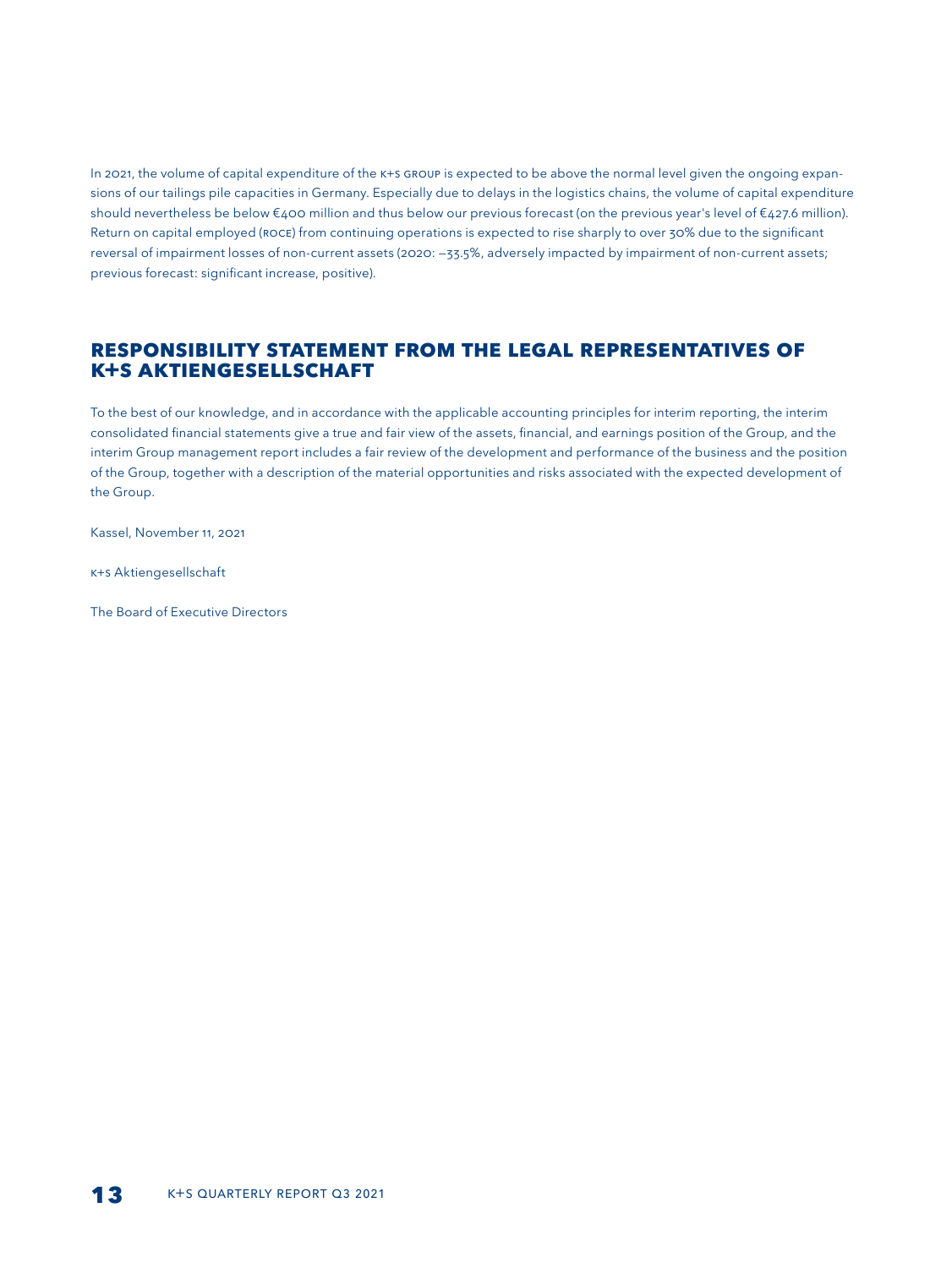#### **INCOME STATEMENT 1**

| in $\epsilon$ million                                         | Q3/2020    | Q3/2021  | 9M/2020                  | 9M/2021 | 12M/2020   | LTM <sup>2</sup> |
|---------------------------------------------------------------|------------|----------|--------------------------|---------|------------|------------------|
| <b>Revenues</b>                                               | 566.1      | 746.3    | 1,803.4                  | 2,143.7 | 2,432.1    | 2,772.4          |
| Cost of goods sold                                            | 2,377.2    | $-778.0$ | 3,481.2                  | 116.7   | 4,158.9    | 794.4            |
| <b>Gross profit</b>                                           | $-1,811.1$ | 1,524.3  | $-1,677.8$               | 2,027.0 | $-1,726.8$ | 1,978.0          |
| Marketing and general administrative expenses                 | 39.5       | 41.0     | 134.2                    | 116.8   | 197.1      | 179.7            |
| Other operating income                                        | 88.4       | 18.3     | 123.7                    | 79.2    | 176.3      | 131.8            |
| Other operating expenses                                      | 44.5       | 38.3     | 129.8                    | 123.5   | 191.4      | 185.1            |
| Income from investments accounted for using the equity method |            | 0.3      | $\overline{\phantom{m}}$ | $-2.0$  |            | $-2.0$           |
| - thereof reversals of impairment losses / impairment losses  |            | 0.3      |                          | $-1.7$  |            | $-1.7$           |
| Income from equity investments, net                           | 0.8        | 0.1      | 3.6                      | 3.5     | 3.2        | 3.1              |
| Gains/(losses) on operating anticipatory hedges               | 22.0       | $-18.1$  | 9.1                      | $-22.3$ | 42.4       | 11.0             |
| Earnings after operating hedges <sup>3</sup>                  | $-1,783.9$ | 1,445.6  | $-1,805.4$               | 1,845.1 | $-1,893.4$ | 1,757.1          |
| Interest income                                               |            | 1.5      | $\overline{\phantom{m}}$ | 10.4    |            | 10.4             |
| Interest expense                                              | 25.9       | 17.7     | 73.8                     | 71.9    | 100.0      | 101.9            |
| Other financial result                                        | 0.5        | $-5.4$   | $-8.8$                   | 16.7    | $-5.7$     | 19.8             |
| <b>Financial result</b>                                       | $-25.4$    | $-21.6$  | $-82.6$                  | $-44.8$ | $-105.7$   | $-67.9$          |
| Earnings before tax                                           | $-1,809.2$ | 1,423.9  | $-1,888.0$               | 1,800.3 | $-1,999.1$ | 1,689.2          |
| Income tax expense                                            | $-62.1$    | 153.6    | $-74.0$                  | 164.4   | $-108.2$   | 130.2            |
| - of which deferred taxes                                     | $-63.3$    | 149.6    | $-75.9$                  | 148.6   | $-113.2$   | 111.3            |
| Earnings after taxes from continuing operations               | $-1,747.1$ | 1,270.3  | $-1,814.0$               | 1,635.9 | $-1,890.8$ | 1,559.0          |
| Earnings after taxes from discontinued operations             | $-8.1$     | $-6.1$   | 52.8                     | 821.5   | 176.1      | 944.8            |
| Earnings for the period                                       | $-1,755.2$ | 1,264.2  | $-1,761.2$               | 2,457.4 | $-1,714.7$ | 2,503.8          |
| Non-controlling interests in earnings                         |            |          |                          |         | 0.1        | 0.1              |
| Group earnings after taxes and non-controlling interests      | $-1,755.2$ | 1,264.2  | $-1,761.2$               | 2,457.4 | $-1,714.8$ | 2,503.7          |
| - of which from continuing operations                         | $-1,747.1$ | 1,270.3  | $-1,814.0$               | 1,635.9 | $-1,890.8$ | 1,559.0          |
| - of which from discontinued operations                       | $-8.1$     | $-6.1$   | 52.8                     | 821.5   | 176.0      | 944.7            |
|                                                               |            |          |                          |         |            |                  |
| Earnings per share in $\epsilon$ (basic = diluted)            | $-9.17$    | 6.61     | $-9.20$                  | 12.84   | $-8.96$    | 13.08            |
| - of which from continuing operations                         | $-9.13$    | 6.64     | $-9.48$                  | 8.55    | $-9.88$    | 8.14             |
| - of which from discontinued operations                       | $-0.04$    | $-0.03$  | 0.28                     | 4.29    | 0.92       | 4.94             |

1 Rounding differences may arise in percentages and numbers.

2 LTM = last twelve months

<sup>3</sup> Key figures not defined in IFRS

#### **Reconciliation of operating result and EBITDA 1, 3**

| in $\epsilon$ million                                                   | O3/2020    | O3/2021    | 9M/2020    | 9M/2021    | 12M/2020   | LTM <sup>2</sup> |
|-------------------------------------------------------------------------|------------|------------|------------|------------|------------|------------------|
| <b>Earnings after operating hedges</b>                                  | $-1.783.9$ | 1,445.6    | $-1.805.4$ | 1,845.1    | $-1.893.4$ | 1.757.1          |
| Income (-)/expenses (+) arising from changes in the fair value of       |            |            |            |            |            |                  |
| outstanding operating anticipatory hedges                               | $-13.8$    | 13.5       | $-9.0$     | 16.8       | $-37.3$    | $-11.5$          |
| Elimination of prior-period changes in the fair value of operating      |            |            |            |            |            |                  |
| anticipatory hedges                                                     | $-0.7$     | 7.5        | $-6.7$     | 34.7       | $-5.7$     | 35.7             |
| Depreciation and amortization (+)/impairment losses (+)/                |            |            |            |            |            |                  |
| reversals of impairment losses (-) on non-current assets                | 1.880.8    | $-1.344.4$ | 2.058.7    | $-1,536.3$ | 2.209.6    | $-1,385.4$       |
| Capitalized depreciation expenses recognized directly in equity $(-)^4$ | $-1.8$     | $-1.2$     | $-5.0$     | $-3.9$     | $-6.3$     | $-5.2$           |
| Impairment losses (+) / reversals of impairment losses (-) on           |            |            |            |            |            |                  |
| investments accounted for using the equity method                       |            | $-0.3$     |            | 1.7        |            | 1.7              |
| <b>EBITDA</b>                                                           | 80.6       | 120.7      | 232.6      | 358.1      | 266.9      | 392.4            |

1 Rounding differences may arise in percentages and numbers

2 LTM = last twelve months

<sup>3</sup> Key indicators not defined in the IFRS regulations.

<sup>4</sup> These are depreciations of assets used for the production of other assets, plant and equipment. Depreciation is capitalized as part of cost and not recognized in profit or loss.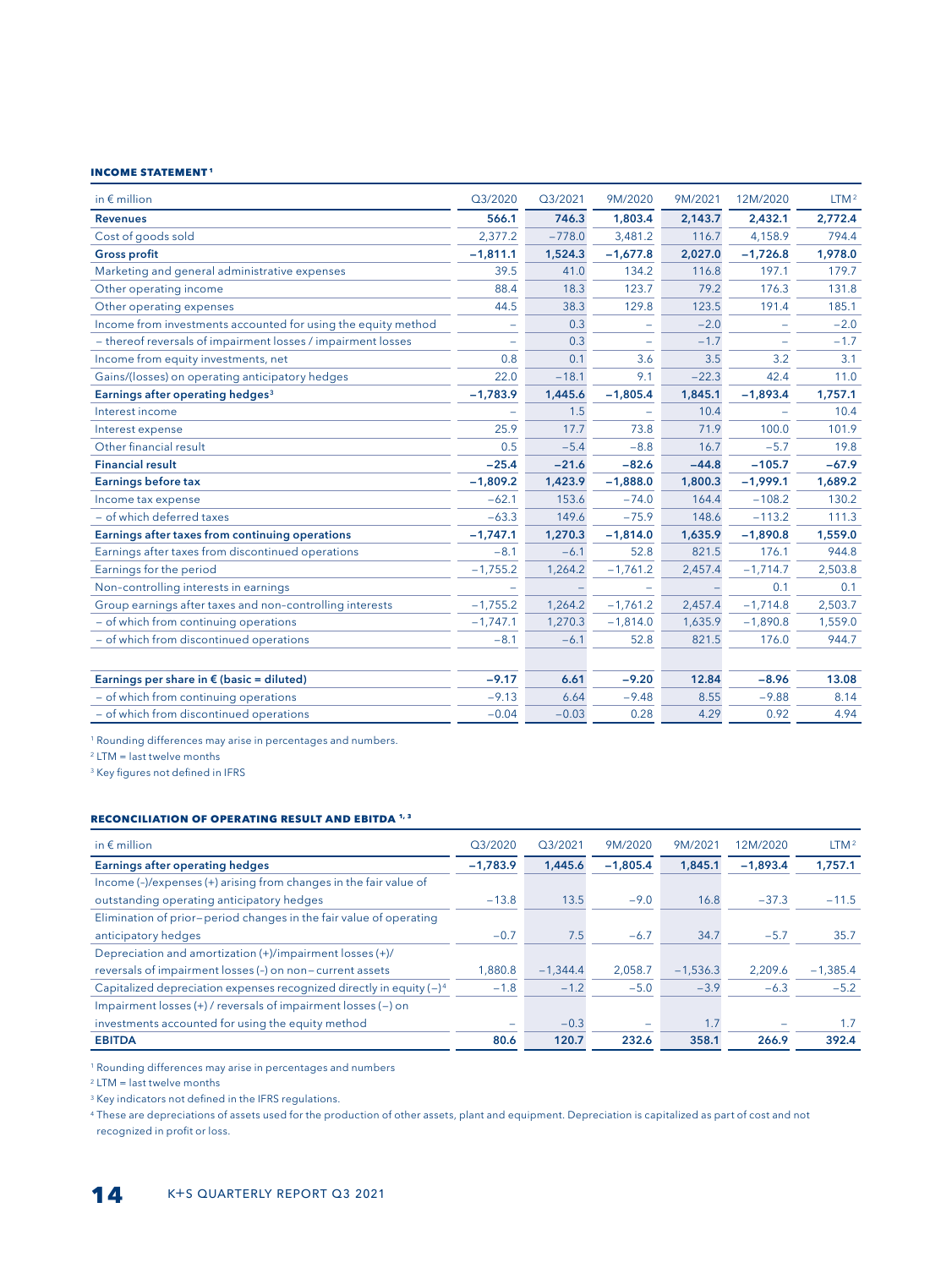#### **BALANCE SHEET -ASSETS 1**

| in $\notin$ million                                |         | September 30, 2020 December 31, 2020 September 30, 2021 |         |
|----------------------------------------------------|---------|---------------------------------------------------------|---------|
| Intangible assets                                  | 920.5   | 83.2                                                    | 79.3    |
| - of which goodwill from acquisitions of companies | 664.7   | 13.7                                                    | 13.7    |
| Property, plant, and equipment                     | 5,205.4 | 4,109.9                                                 | 6,046.7 |
| Investment properties                              | 4.6     | 4.6                                                     | 4.6     |
| <b>Financial assets</b>                            | 58.1    | 41.9                                                    | 44.3    |
| Investments accounted for using the equity method  | 27.9    | 27.8                                                    | 25.9    |
| Other financial assets                             | 9.2     | 6.1                                                     | 6.6     |
| Other non-financial assets                         | 25.0    | 19.9                                                    | 21.4    |
| Securities and other financial investments         |         | 6.0                                                     | 18.3    |
| Deferred taxes                                     | 129.2   | 176.0                                                   | 53.4    |
| Non-current assets                                 | 6,380.0 | 4,475.5                                                 | 6,300.6 |
| Inventories                                        | 865.5   | 483.5                                                   | 478.9   |
| Trade receivables                                  | 476.0   | 272.7                                                   | 413.9   |
| Other financial assets                             | 111.3   | 203.7                                                   | 95.5    |
| Other non-financial assets                         | 141.6   | 128.5                                                   | 185.3   |
| Income tax refund claims                           | 24.5    | 10.8                                                    | 35.2    |
| Securities and other financial investments         | 12.9    | 7.0                                                     | 329.1   |
| Cash and cash equivalents                          | 212.5   | 142.3                                                   | 600.4   |
| Assets held for sale                               |         | 2,663.3                                                 | 27.4    |
| <b>Current assets</b>                              | 1.844.4 | 3,911.9                                                 | 2,165.6 |
| <b>ASSETS</b>                                      | 8,224.4 | 8,387.4                                                 | 8,466.2 |

1 Rounding differences may arise in percentages and numbers.

#### **BALANCE SHEEt – EQUITY and LIABILITIES 1**

| in $\notin$ million                                                 | September 30, 2020 |         | December 31, 2020 September 30, 2021 |
|---------------------------------------------------------------------|--------------------|---------|--------------------------------------|
| <b>Issued capital</b>                                               | 191.4              | 191.4   | 191.4                                |
| Share premium                                                       | 645.7              | 645.7   | 645.7                                |
| Other reserves and net retained earnings                            | 1.467.7            | 1,383.8 | 3.802.6                              |
| Total equity attributable to shareholders of K+S Aktiengesellschaft | 2,304.8            | 2,220.9 | 4,639.7                              |
| Non-controlling interests                                           | 1.6                | 1.7     |                                      |
| <b>Equity</b>                                                       | 2,306.4            | 2,222.6 | 4,639.7                              |
| <b>Financial liabilities</b>                                        | 2,532.5            | 2.031.5 | 978.9                                |
| Other financial liabilities                                         | 226.4              | 139.3   | 142.1                                |
| Other non-financial liabilities                                     | 20.9               | 16.5    | 14.8                                 |
| Income tax liabilities                                              | 23.1               |         |                                      |
| Provisions for pensions and similar obligations                     | 223.6              | 110.3   | 76.7                                 |
| Provisions for mining obligations                                   | 946.5              | 926.0   | 936.5                                |
| Other provisions                                                    | 184.2              | 140.3   | 148.9                                |
| Deferred taxes                                                      | 145.0              | 63.9    | 153.0                                |
| Non-current liabilities                                             | 4,302.2            | 3,427.8 | 2,451.0                              |
| <b>Financial liabilities</b>                                        | 730.9              | 1.337.7 | 685.6                                |
| Trade payables                                                      | 231.8              | 187.3   | 123.5                                |
| Other financial liabilities                                         | 222.2              | 206.6   | 186.5                                |
| Other non-financial liabilities                                     | 81.5               | 77.2    | 96.5                                 |
| Income tax liabilities                                              | 28.2               | 22.7    | 28.5                                 |
| <b>Provisions</b>                                                   | 321.3              | 248.5   | 253.3                                |
| Liabilities in connection with assets held for sale                 |                    | 657.0   | 1.6                                  |
| <b>Current liabilities</b>                                          | 1,615.8            | 2,737.0 | 1,375.5                              |
| <b>TOTAL EQUITY AND LIABILITIES</b>                                 | 8,224.4            | 8,387.4 | 8,466.2                              |

1 Rounding differences may arise in percentages and numbers.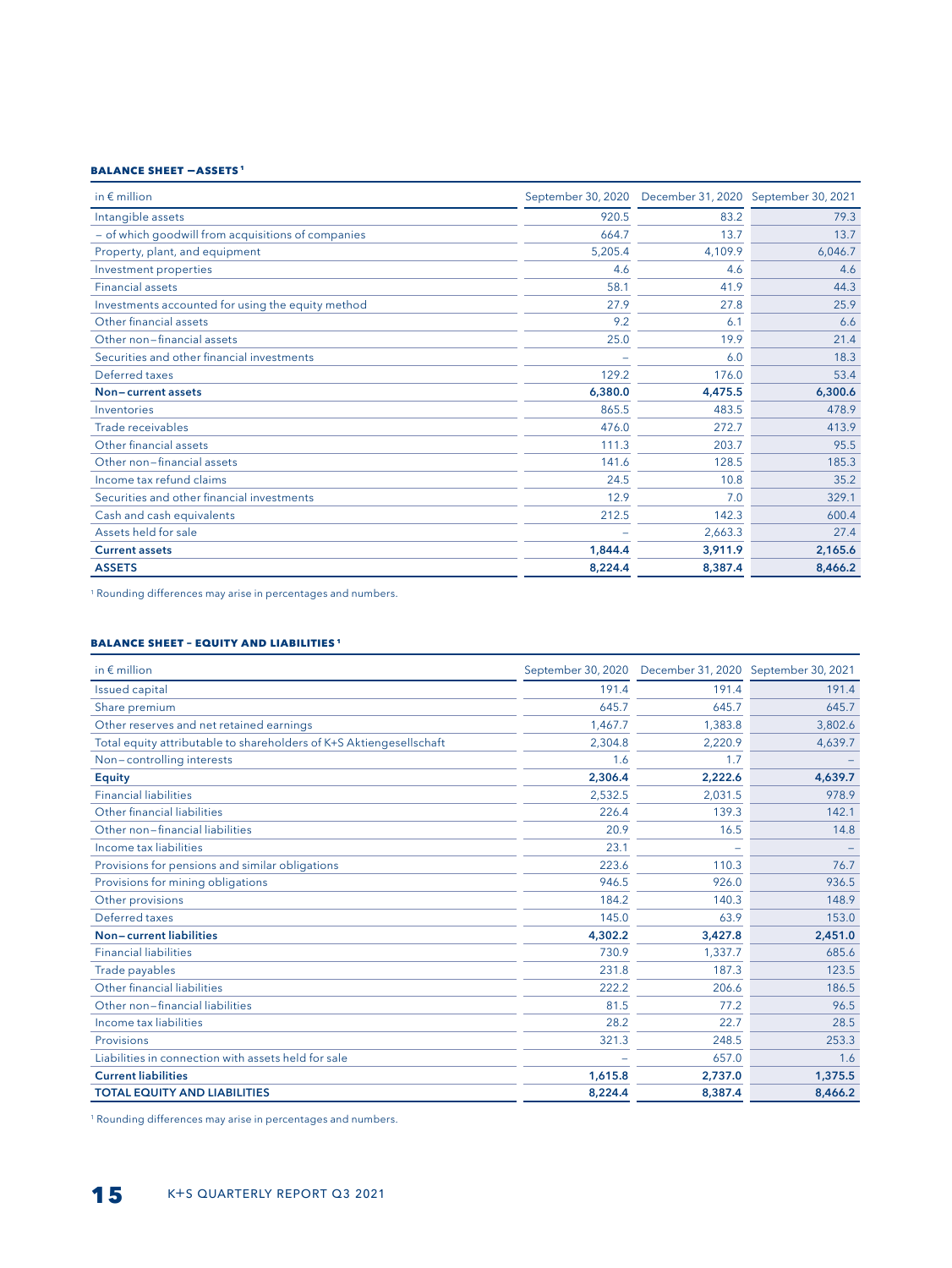#### **Statement of Cash flows 1**

| in $\epsilon$ million                                                                   | Q3/2020    | Q3/2021    | 9M/2020    | 9M/2021    |
|-----------------------------------------------------------------------------------------|------------|------------|------------|------------|
| Earnings after operating hedges (from continuing operations)                            | $-1,783.9$ | 1,445.6    | $-1,805.4$ | 1,845.1    |
| Earnings after operating hedges (from discontinued operations)                          | 3.2        |            | 87.8       | 90.9       |
| Gains (-)/losses (+) arising from changes in the fair values of                         |            |            |            |            |
| outstanding operating anticipatory hedges                                               | $-15.6$    | 13.5       | $-7.2$     | 16.8       |
| Elimination of prior-period changes in the fair values of operating anticipatory hedges | $-1.5$     | 7.5        | $-9.7$     | 35.8       |
| Realized gains (-)/losses (+) on investment hedges                                      | $\equiv$   |            | 0.3        |            |
| Depreciation, amortization, impairment losses (+)/reversals of impairment losses (-)    | 1,893.7    | $-1,345.9$ | 2,119.0    | $-1,538.5$ |
| Increase (+)/decrease (-) in non-current provisions (excluding interest rate effects)   | 1.8        | 1.6        | $-1.3$     | 1.4        |
| Interest received and similar income                                                    | 0.4        | 0.1        | 2.6        | 0.8        |
| Realized gains (+)/losses (-) on financial assets/liabilities                           | $-19.2$    | 31.3       | $-17.1$    | 72.1       |
| Interest paid and similar expense (-)                                                   | $-31.7$    | $-20.0$    | $-82.5$    | $-106.9$   |
| Income tax paid $(-)$                                                                   | $-8.4$     | 0.4        | $-16.8$    | $-73.1$    |
| Other non-cash expenses (+)/income (-)                                                  | 0.9        | $-8.9$     | 3.7        | $-108.3$   |
| Gains (-)/losses (+) on sale of assets and securities                                   | $-54.8$    | 0.5        | $-51.5$    | 3.1        |
| Increase (-)/decrease (+) in inventories                                                | $-23.7$    | 2.2        | $-99.2$    | 70.6       |
| Increase (-)/decrease (+) in receivables and other operating assets                     | $-14.3$    | $-134.8$   | 174.2      | $-145.8$   |
| Increase (+)/decrease (-) in current operating liabilities                              | 19.8       | $-26.4$    | 24.4       | $-74.0$    |
| Increase (+)/decrease (-) in current provisions                                         | 38.4       | 46.8       | 6.7        | $-7.2$     |
| Net cash flows from operating activities                                                | 5.0        | 13.6       | 328.0      | 82.8       |
| - of which from continuing operations                                                   | 57.8       | 14.2       | 227.0      | 94.8       |
| - of which from discontinued operations                                                 | $-52.8$    | $-0.6$     | 101.0      | $-12.0$    |
| Proceeds from sale of assets                                                            | 4.5        | 0.6        | 21.3       | 8.9        |
| Purchases of intangible assets                                                          | $-1.2$     | $-1.2$     | $-8.6$     | $-12.2$    |
| Purchases of property, plant, and equipment                                             | $-124.5$   | $-82.1$    | $-339.9$   | $-257.4$   |
| Purchases of financial assets                                                           |            |            | $-0.1$     | $-3.4$     |
| Proceeds from sale of consolidated companies                                            |            |            | 44.3       | 2,661.2    |
| Proceeds from sale of securities and other financial assets                             |            | 50.1       | 5.0        | 50.1       |
| Purchases of securities and other financial assets                                      | $\equiv$   | $-50.5$    | $\equiv$   | $-384.2$   |
| Net cash flows used in investing activities                                             | $-121.2$   | $-83.1$    | $-278.0$   | 2,063.0    |
| - of which from continuing operations                                                   | $-99.6$    | $-83.2$    | $-232.4$   | $-580.9$   |
| - of which from discontinued operations                                                 | $-21.6$    | 0.1        | $-45.6$    | 2,643.9    |
| Dividends paid                                                                          |            |            | $-7.7$     |            |
| Repayment (-) of borrowings                                                             | $-46.3$    | $-19.8$    | $-1,029.4$ | $-3,180.1$ |
| Proceeds (+) from borrowings                                                            | 193.8      |            | 871.7      | 1,440.0    |
| Net cash flows/from (used in) financing activities                                      | 147.5      | $-19.8$    | $-165.4$   | $-1,740.1$ |
| - of which from continuing operations                                                   | 115.3      | $-19.8$    | 4.6        | $-1,676.7$ |
| - of which from discontinued operations                                                 | 32.2       |            | $-170.0$   | $-63.4$    |
| Cash change in cash and cash equivalents                                                | 31.3       | $-89.3$    | 115.4      | 405.7      |
| Exchange rate-related change in cash and cash equivalents                               | $-3.9$     | $-11.2$    | $-0.7$     | 8.0        |
| Consolidation-related changes                                                           |            |            | 5.0        |            |
| Net change in cash and cash equivalents                                                 | 27.4       | $-100.6$   | $-111.1$   | 413.7      |
| Net cash and cash equivalents on January 1                                              |            |            | 316.3      | 197.4      |
| Net cash and cash equivalents on September 30                                           |            |            | 205.2      | 611.1      |
| - of which cash on hand and bank balances <sup>2</sup>                                  |            |            | 212.5      | 618.0      |
| - of which cash received from affiliated companies                                      |            |            | $-7.3$     | $-6.9$     |

1 Rounding differences may arise in percentages and numbers.

<sup>2</sup> In 2021, cash and cash equivalents in the statement of cash flows differ from the figure in the statement of financial position because cash and cash equivalents from disposal groups (€17.6 million) have been reclassified to "Assets held for sale" in 2021.